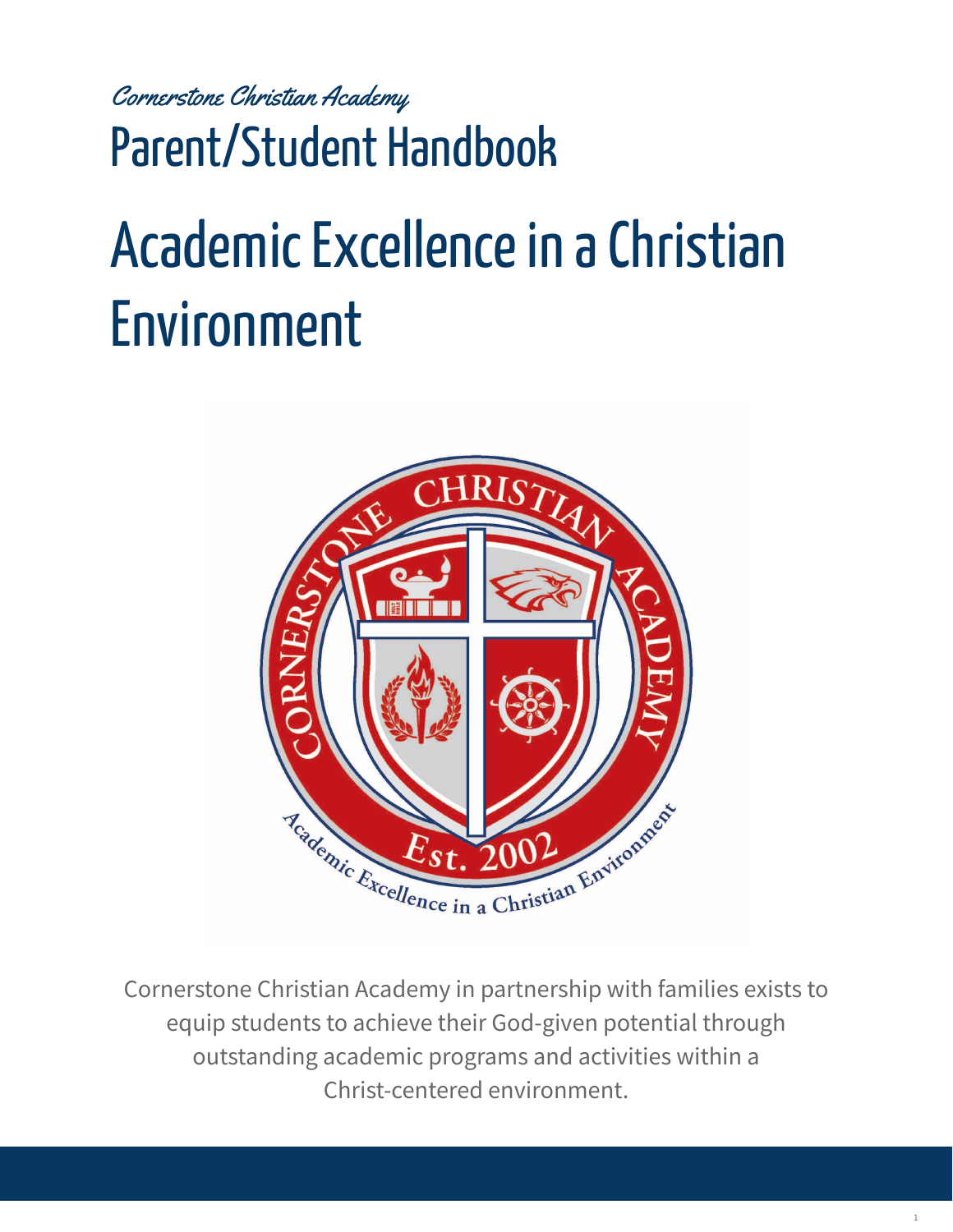### Alphabetical Table of Contents

Academic Integrity-11 Admissions-5 Admissions Criteria-5 Admissions Paperwork-6 Admissions Procedure-6 Athletic Eligibility-25 Attendance-15 Board of Directors-4 Chapel-18 Class Parties-19 College Courses-12 Curriculum-9 Discipline-24 Dismissal-14 Fees and Tuition Policy-7 Field Trips-19 Fundraisers-18 Grade Point Average-10 Grading Periods-9

Graduation Requirements-12

Homework-10 Inclement Weather-16 Internet Policy-26 Learning Material-9 Lockers-20 Lost and Found-20 Lunch and Snack-20 Meet the Teacher-7 Mission Statement-3 Parent Expectations-4 Parent Orientation-7 Parent/Teacher Conferences-17 Philosophy of Education-8 Procedure for Addressing Problems-17 Retention Policy-11 School Hours-13 Sexual Harassment Policy-30 Sickness or Injury-16

Signing Students out of School-16

Special Programs and Assemblies-19

Standards of Modesty-21

Statement of Confidentiality-4

Statement of Cooperation-31

Statement of Faith-3

Student Clubs/Service Organizations-19

Student Drivers-14

Student Expectations-22

Student Pictures-20

Student Records-13

Summer Program-25

Suspension and Expulsion-24

Transcripts-13

Uniforms-21

Vision Statement-3

Visitors-14

Withholding Grades-12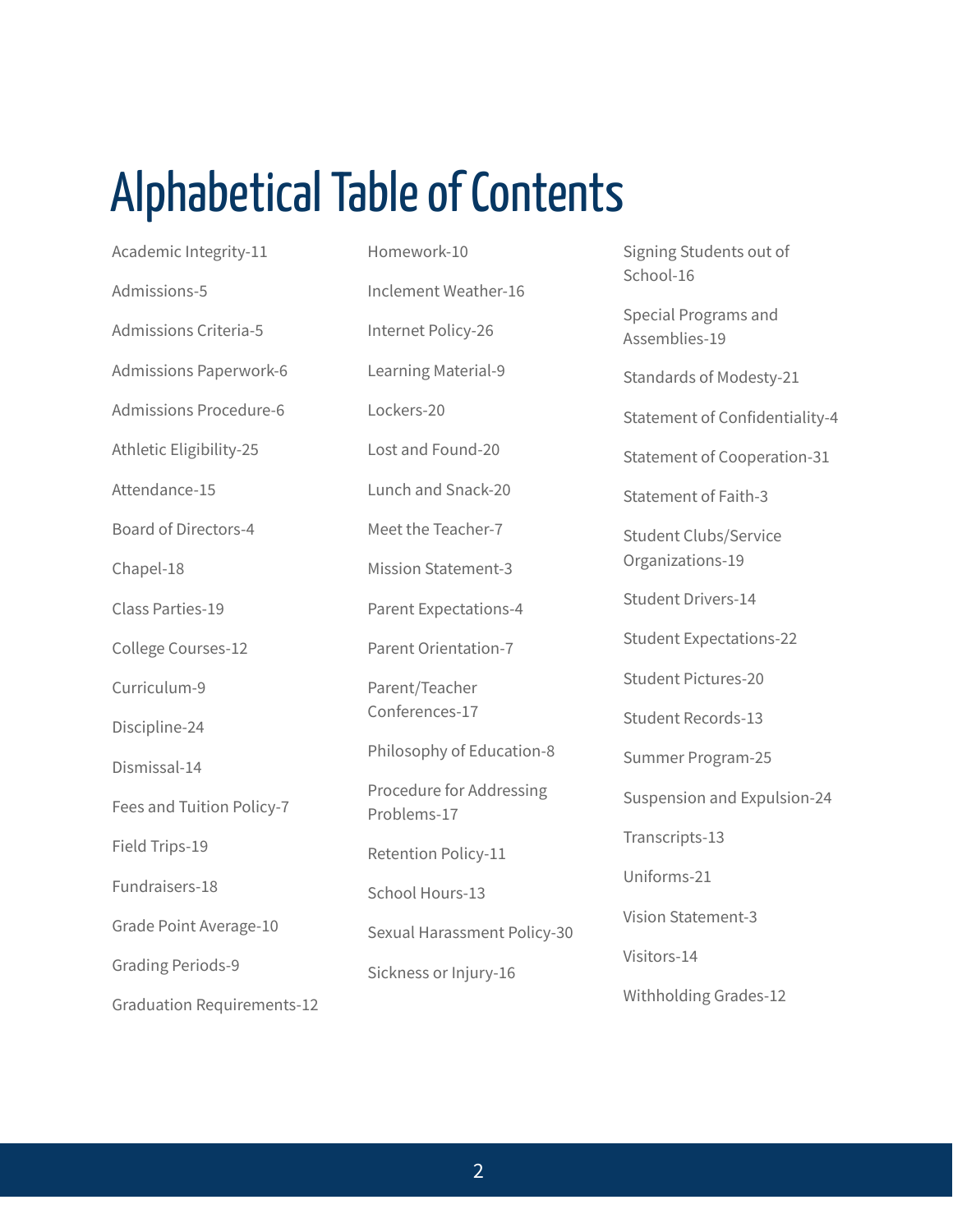## **Mission Statement**

Cornerstone Christian Academy, in partnership with families, exists to equip students to achieve their God-given potential through outstanding academic programs and activities within a Christ-centered environment.

## **Vision Statement**

The vision of Cornerstone Christian Academy is to provide an outstanding spiritual and educational environment where, working with Christian families and churches, students will be thoroughly prepared to fulfill God's purpose for their lives.

## Statement of Faith

- We believe the Bible to be the inspired and only infallible, authoritative, inerrant word of God. 2 Timothy 3:16; 2 Peter 1:21
- We believe that there is only one God, eternally existent in three persons; Father, Son, and Holy Spirit. Genesis 1:1, John 1:1, John 10:30-38
- We believe in the virgin birth of Jesus Christ, in His sinless life, in His miracles, in His vicarious and atoning death through His shed blood, in His bodily resurrection, in His ascension to the right hand of the Father, and in His personal return in power and glory. Isaiah 7:14, Matthew 1:23, Luke 1:35, Hebrews 4:15, Hebrews 7:25, Hebrews 9:12, John 2:11, John 11:25, Colossians 1:14, Acts 1:11, Revelation 19:11-16
- We believe that man is sinful by nature and that regeneration by the Holy Spirit is essential and an absolute necessity for salvation. Romans 3:19, Romans 3:23, John 3:16-19, John 5:24, Ephesians 2:8-9, Titus 3:5-6
- We believe in the continuing ministry of the Holy Spirit, by whose indwelling the Christian is enabled to live a godly life. Ephesians 4:30, Ephesians 5:18, 1 Corinthians 3:16, 1 Corinthians 6:19-20
- We believe in the resurrection of both the saved and the lost, those who are saved to eternal life and those who are lost unto eternal damnation. John 5:28-29
- We believe in the spiritual unity of believers in our Lord. Romans 8:9, 1 Corinthians 12:12-13, Galatians 3:26-28
- We believe that God is the Creator of all things and that man is created in the image of God. Genesis 1:1, Genesis 1:26-28, Genesis 5:1-2, Colossians 1:16-17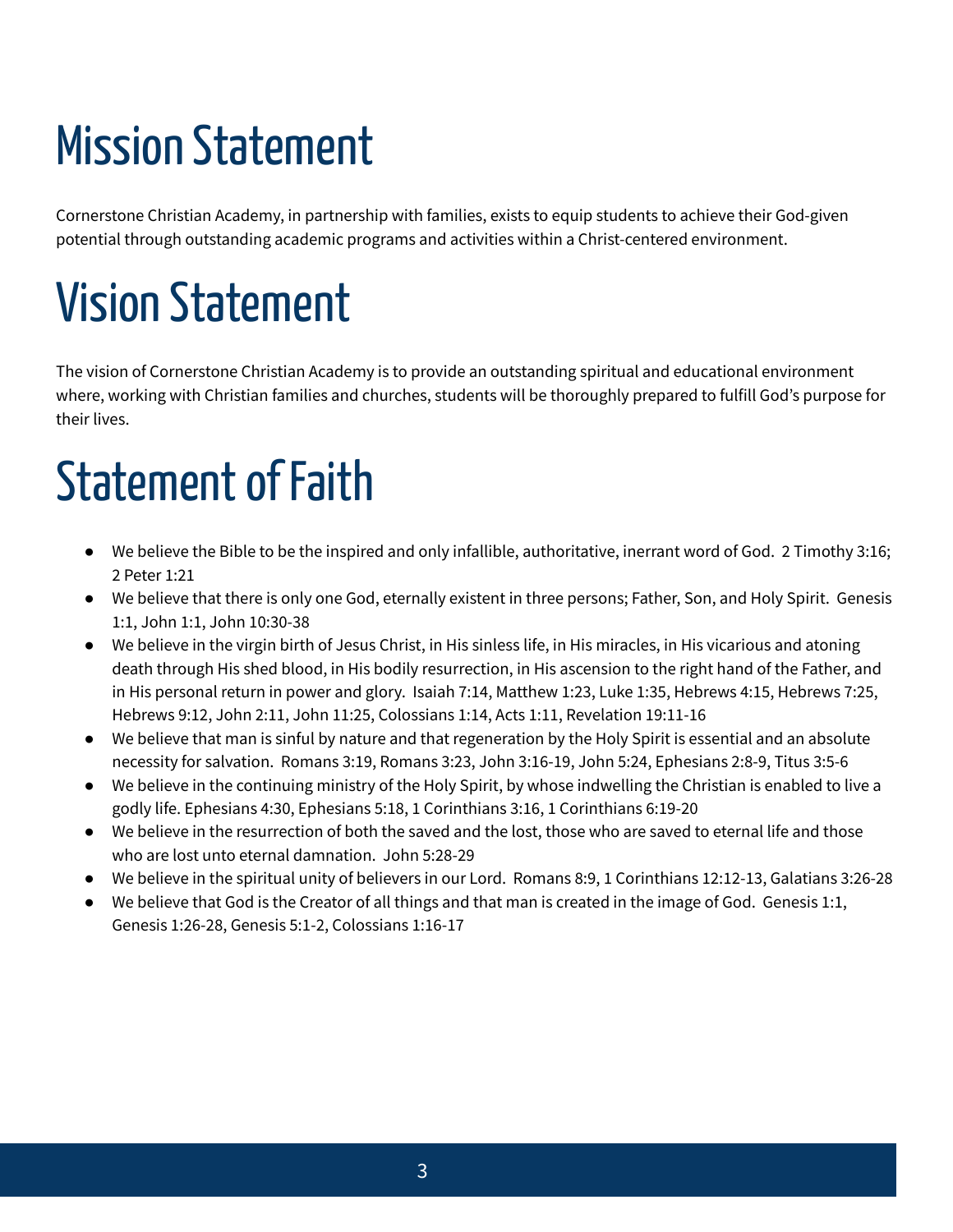## Board of Directors

| President: Jason Wilks | <b>Rex Creswell</b> | Karen McAbee        |
|------------------------|---------------------|---------------------|
| Members:               | Kayla Fortner       | Neil Phillips       |
| Jonathan Andrews       | <b>Brian Harris</b> | Mike Reed           |
| Shaunathan Bell        | Rodney Land         | <b>Anthony Sims</b> |

#### Statement of Confidentiality

Cornerstone Christian Academy strives to maintain strict rules of confidentiality. Information that you give us concerning you or your child will remain strictly confidential. Anyone who is not affiliated with the academy will not have access to information regarding your child without your express permission.

#### Parent Expectations

Parents are the most important person in a child's life. Cornerstone Christian Academy exists to partner with families in the biblical mandate to rear children in the fear and admonition of the Lord. The academy recognizes the vital role parents play in their child's education. While it would be impossible to attend every event or function, we ask that parents participate in the following ways.

- Pray for Cornerstone Christian Academy, its board, administration, teachers, staff, and students.
- Willingly partner with Cornerstone Christian Academy, its faculty, and its administration in carrying out the academy's mission.
- Read and explain the parent/student handbook to your child.
- Attend parent/teacher conferences as requested by your child's teacher.
- Attend Parent Orientation.
- Keep up to date on Cornerstone Chrisitan Academy events and information by checking Facebook, the Cornerstone website, reading newsletters, or listening to the Soaring Eagle podcast.
- Keep in touch with your child's teacher.
- Regularly attend a local church of your choosing.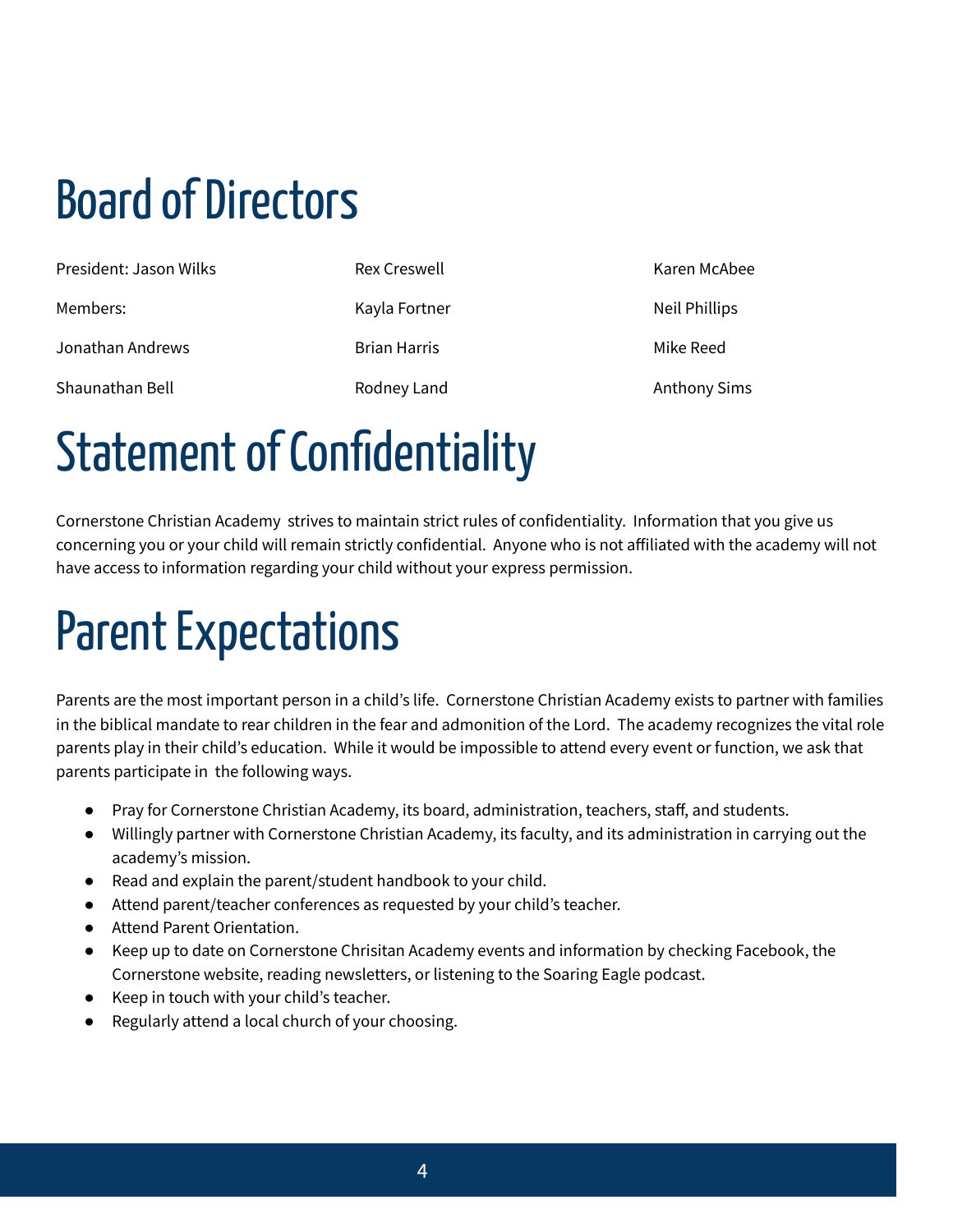#### Admissions

Cornerstone Chrisitan Academy does not discriminate on the basis of race, color, gender, or national and ethnic origin in its admission, educational, or athletic policies. The school does not provide enrollment to students whose special educational, emotional, or physical needs cannot be met by our existing programs, services, or staff.

As a private institution, Cornerstone Christian Academy reserves the right to set its own standards for student conduct, dress, and scholarship. Admission to Cornerstone Christian Academy is a privilege and not a right. Therefore, the academy maintains the right to admit only those students whose parents agree to partner with Cornerstone Christian Academy for the purpose of providing a high standard of education with Christ at its core. Final decisions concerning acceptance will be decided by the admissions committee which reserves the right to refuse admission to any student whose enrollment would not be beneficial to him or the academy. Acceptance into any grade level does not constitute automatic acceptance into the next grade the following year. Each student's record will be reviewed annually at the time of re-enrollment.

### Admissions Criteria

- Cornerstone Christian Academy offers priority enrollment for presently enrolled students, provided the privilege is exercised within the early enrollment period.
- New students who are siblings of existing students may also be extended priority enrollment privileges at the discretion of the administration.
- Preschool and kindergarten children must be of the appropriate age by September 1 of the year they are enrolling.
- Due to the rigorous standards of the academy's curriculum, K5 4th grade students are required to take an entrance exam for placement purposes. 5th - 12th grade students are placed according to student records.
- Permission to administer academic testing is assumed upon enrollment.
- New students are accepted on a nine-week probationary basis that is reviewed by an admissions committee based on academic progress, cooperation with the school program, and attitude.
- All parents or guardians of students enrolling at Cornerstone Christian Academy must read this handbook in its entirety and sign a statement agreeing to support and aid in the enforcement of school policy.
- Transfer students must be in good standing with their former school.
- Transfer students must submit a letter of recommendation from a non-family member who knows the child well and can speak to their character and disposition.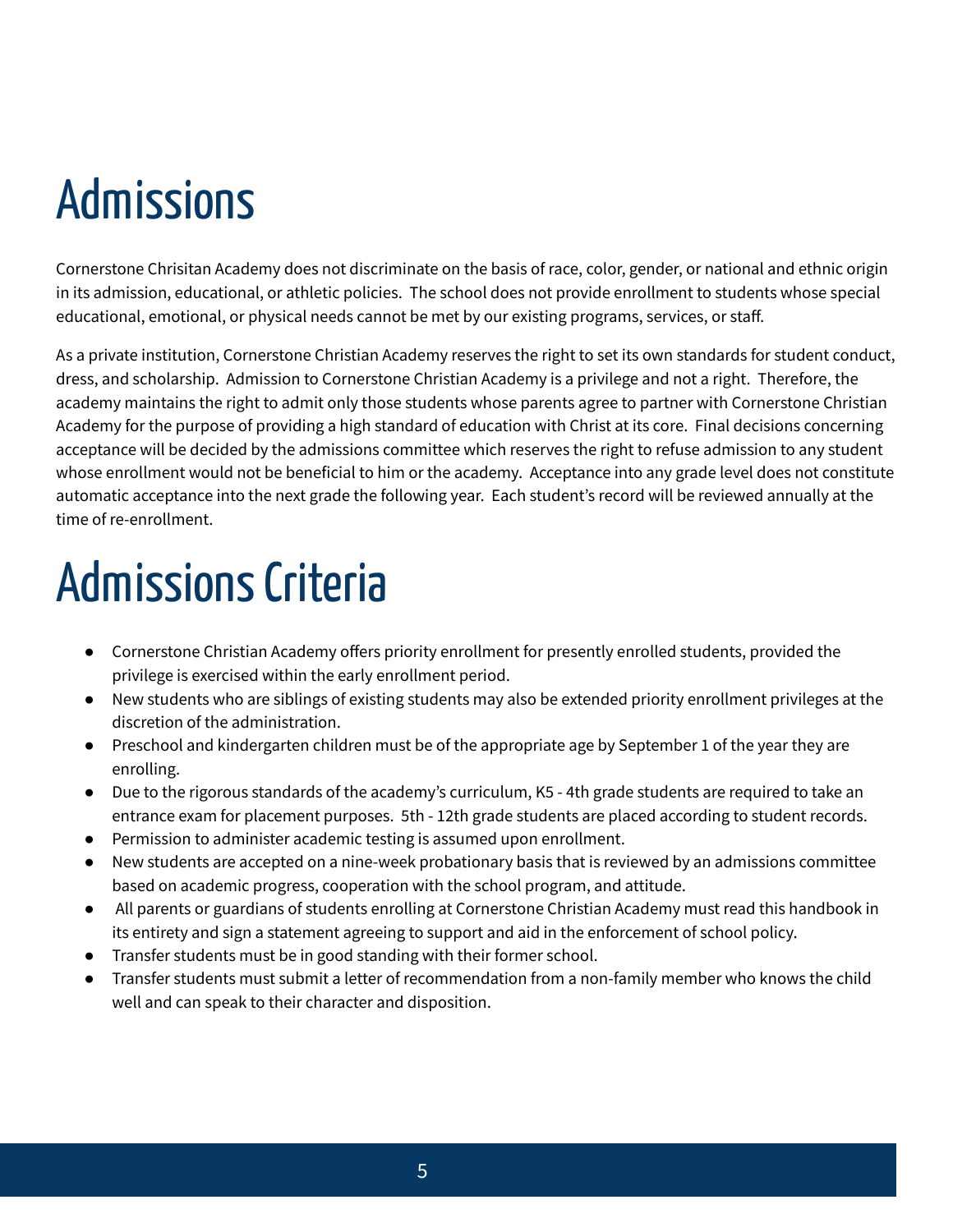#### Admissions Procedure

Below is a general outline of the admissions procedure for Cornerstone Christian Academy.

- Visit One: Parent or guardian visit to tour the school, receive information, and set up a date for testing or interview of children depending on age. (K5-4th grade testing, 5th - 12th grade interview)
- Visit Two: Testing of students K5-4th grade, Interview of students 5th-12th grade.
- The admissions committee will review each student's file along with test results, interview, letter of recommendation, and any other pertinent information to determine acceptance.

If, after prayerful consideration, you determine that your child should attend Cornerstone Christian Academy, please come to the school office to formally enroll your child. The registration fee is due at the time of enrollment and is non refundable unless it is determined by the admissions committee that your child is not eligible for enrollment at Cornerstone Christian Academy.

### Admissions Paperwork

Please provide the following paperwork at the time of registration. . This information will be kept on file in the school office. Forms provided by Cornerstone Christian Academy can be located on the school website or picked up in the school office.

- Admission application
- Emergency Contact Information
- Signed statement of cooperation
- Affidavit as required by the state health department
- Student health form
- Copy of the student's legal birth certificate
- Immunization form (IMM-50, blue slip, or exemption form)
- Copy of the student's social security card
- Copy of the student's most current report card (if applicable)
- Proof of custody (if applicable)
- Transcript request form

Divorced/Custodial Parents - Special Instructions

The school has every intention to do what is in the best interest of the child. Therefore, specific instructions are necessary regarding situations with students whose parents are divorced. Parents are responsible for providing the school with a copy of the divorce decree or order. The decree states which parent has primary custody or sole custody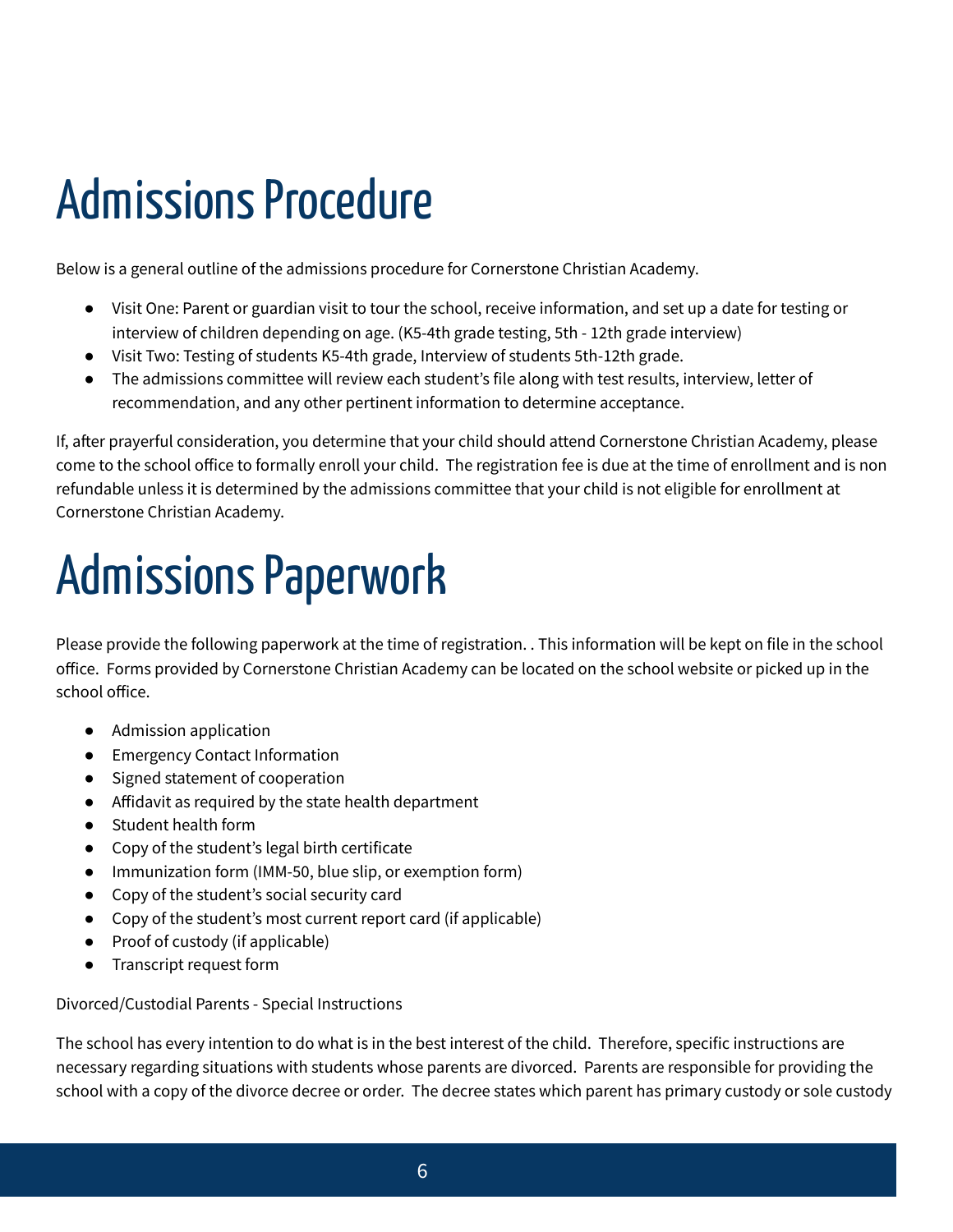in some cases, as well as the specific times agreed upon for visitation. The school will abide by the stipulations set forth in the divorce decree. To ensure this, parents must inform the school of any changes to the divorce decree by providing a copy of the same as well as any additional information in writing, signed, and dated. No consideration will be given to changes without written proof.

In addition to the copy of the divorce decree, the primary custodian will be asked to provide the school with a list of persons to whom they will allow their child to be released, as well as any persons to contact in case of emergency. This list must be in writing, signed, and dated by the custodial parent. Students will only be released to the persons stated on the list provided by the custodial parent. At any time, the primary custodian can provide the school with an updated list to replace the original. However, it must be in writing, signed, and dated by the custodial parent. All changes must be submitted to the school office.

It is the school's responsibility to remain neutral in a divorce situation. All students will be treated equally and fairly regarding the carrying out of a divorce decree. In the case of special circumstances that may arise, the legal counsel involved with the divorce actions will be contacted by the school administration.

## Parent Orientation

Each year, before school begins, Cornerstone Christian Academy will hold a parent orientation meeting. At least one parent must attend this meeting.

## **Meet the Teacher**

Students will be given the opportunity to meet the teachers before school begins each year. Your child will have the opportunity to explore their classroom, talk to his teacher, and ask questions. Class lists will be posted outside the door. It is especially important for new students to attend the Meet the Teacher event. Check the school website or Facebook for event dates and times.

## **Fees and Tuition Policy**

- Payment may be made online through MySchoolWorx, or by sending cash or check to the school office. Checks should be made to Cornerstone Christian Academy. Credit/debit cards are also accepted.
- Tuition is due on the first of every month, August May. Tuition is considered late on the tenth of each month.
- A late fee of \$20 will be charged to any account showing a tuition balance after 5:15 pm on the tenth of the month. If the tenth falls on a weekend or holiday, tuition may be paid on the following school day with no late fee applied.
- Payment of fees, tuition, and other charges as set out from time to time must be made in accordance with the terms specified.
- When an account becomes delinquent, a notice of delinquency will be sent home. If no arrangements are made to clear the account, the student's status is in jeopardy.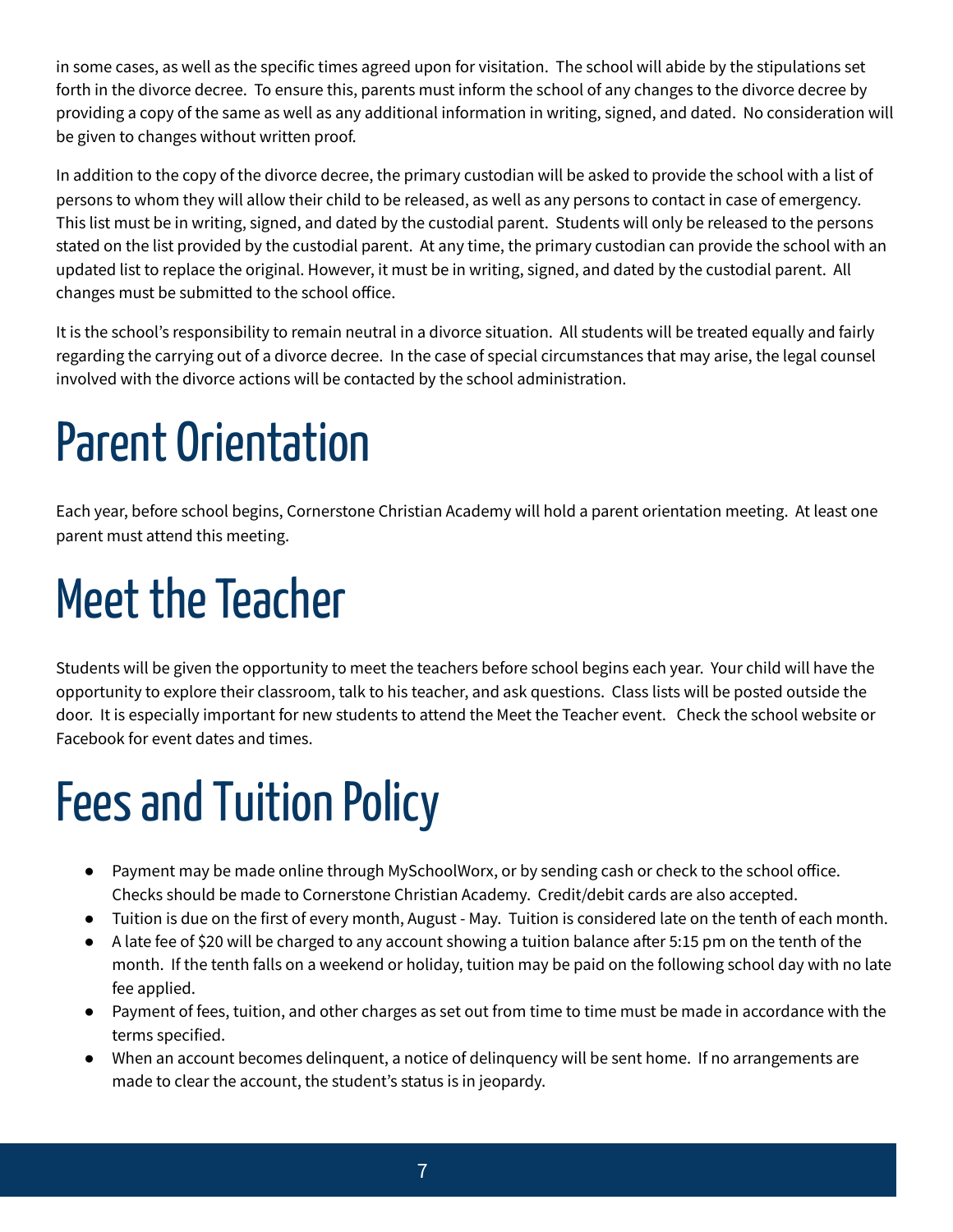- Delinquent balances must be paid in order to re-enroll, participate in graduation, and/or to receive student records.
- Families seeking assistance with unpaid accounts may submit a letter to the administration to be reviewed by the board of directors.

Please see updated tuition and fees on the school website at [www.cca-eagles.com.](http://www.cca-eagles.com/)

- **Tuition Payment Options** 
	- Annual Payment Pay full tuition in August and receive a \$75 discount.
	- Semi-Annual Payment Pay half of the tuition in August and half in January to receive a \$25 discount with the January payment.
	- $\circ$  10 Month Payment Plan Pay 10 equal installments due on the first of each month, August May.
	- Payments may be made by cash or check to the school office or online through MySchoolWorx via credit or debit card.
- **Tuition Reimbursement** 
	- Tuition will be reimbursed at the rate of \$15 per day the student has paid and has not attended Cornerstone Christian Academy from the date of official withdrawal.

## Philosophy of Education

Cornerstone Christian Academy is designed to be an educational institution with an emphasis on historic, biblical, Christian faith.

Spiritual Objectives

- To lead our students to a saving knowledge of God through Jesus Christ
- To train students' affections to know that the things of God are good, true, and beautiful.
- To model for students how to rest in the finished work of Christ.
- To pour into students for the purpose of partnering in the work of Christ.
- To arm students with spiritual tools and resources that enable them to fulfill the call God has placed on their lives.
- To teach students to wisely discern the purpose God has instilled in them.

Academic Objectives

- To foster academic fearlessness.
- To provide a Christian education that strives for academic excellence for the average and the above average student.
- To teach the connectedness of all academic fields through integrated curriculum.
- For students to understand God's providence over all wisdom and truth.
- To give students the tools to think logically, critically, and creatively.
- To give students the tools to attain any level of learning or skill to which they may aspire in order to fulfill their God-given purpose.

Social Objectives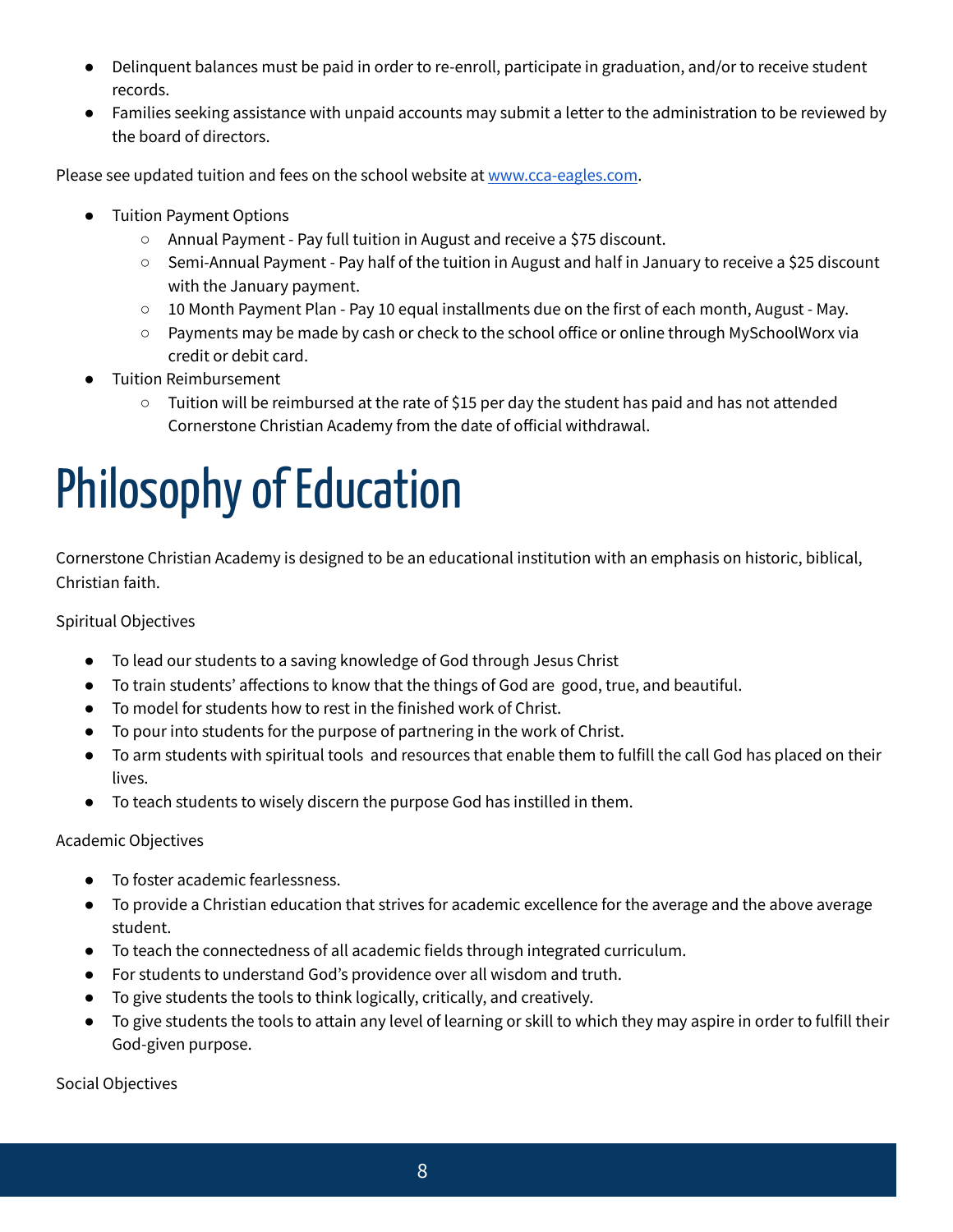- To train students to be observant, service-oriented individuals.
- To model for students how to shape the culture rather than conforming to it.
- To reclaim the integrity of family relationships.
- To establish the honorable institution of true friendship as demonstrated in scripture.
- To encourage students to seek ways to contribute to their community and country.

Physical and Emotional Objectives

- To model respect for and contentment in the frailties and limitations of the human body.
- To rejoice in the uniqueness of others as God created them.
- To understand that we are stewards of the temple of God.
- To seek physical and mental health in order to accomplish God's calling.

#### Curriculum

Cornerstone Christian Academy understands the term curriculum to be the sum of all programs, activities, and materials used to form a Cornerstonian. These choices have been established through prayerful collaboration with faculty and administration.

#### Learning Material

Educational material is issued annually. The condition of materials will be noted when issued and must be returned in like condition. Fines will be charged for overtly damaged materials. All consumable workbooks are ordered through the school and will be provided for your child.

Cornerstone Christian Academy allows students to borrow books from our library. Any books borrowed from the library are to be returned by their due date in good condition. Fines are assessed for lost or damaged books. Students with outstanding library books or fines will not participate in graduation, receive school records, or be allowed to re-enroll for the following school year. If you have books you would like to donate, we would gladly issue a tax-deductible letter for your book donation.

## **Grading Periods**

- First Semester: 2 nine week quarters
- Second Semester: 2 nine week quarters
- $\bullet$  Midterm occurs 4  $\frac{1}{2}$  weeks into each quarter
- Report cards go home at the end of each nine week grading period.
- Parents are welcome to check grades using their MySchoolWorx account at any time.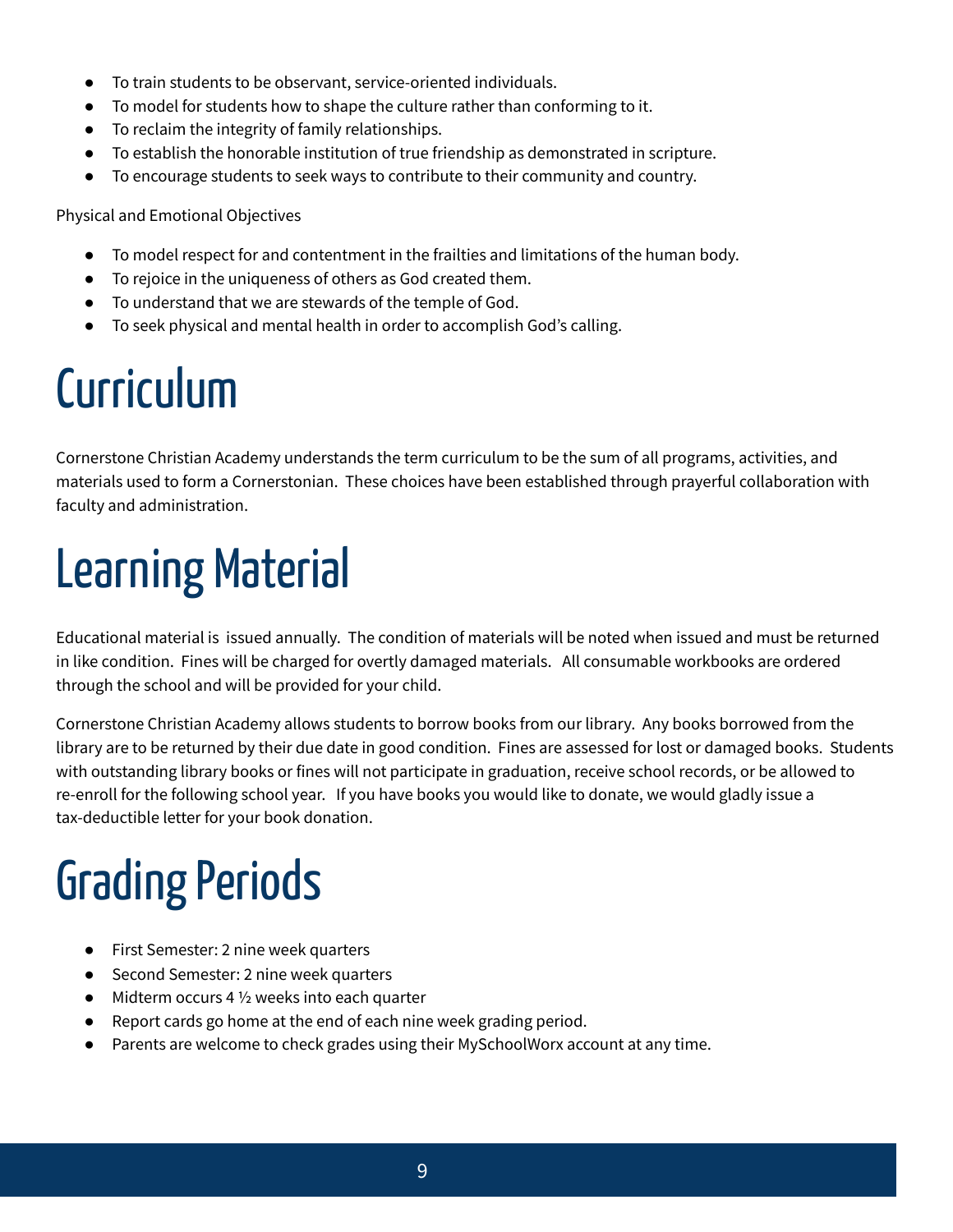## **Grading Procedure**

K1 - K4 does not issue standard report cards.

Kindergarten grading begins during the second nine week quarter.

Letter grades are determined by the following criteria:

A: 90-100

B: 80-89

 $C: 70-79$ 

D: 60-69

F: Below 60

If a student has failed to make up daily work or tests by the end of the grading period, the student can be given an incomplete on their report card. Any student who does not make up his work in a timely manner is given an F for the grading period.

## Grade Point Average

The grade point average is determined by averaging all final grades of all Cornerstone core courses for which a credit is given. This average accumulates in the 9th - 12th grades. A student must attend Cornerstone Christian Academy for grades 9-12 in their entirety to be considered for valedictorian or salutatorian.

#### Homework

While homework is a vital part of the education process, Cornerstone Christian Academy seeks to keep homework carefully balanced so as not to be burdensome. Each faculty member has the authority to determine whether or not to assign homework and to determine the percentage homework will contribute toward the student's grade. Length of time spent on homework will vary based on the child's ability and grade level. Students are expected to arrive at school with their homework completed. Please notify your child's teacher if he is spending excessive amounts of time on homework each night.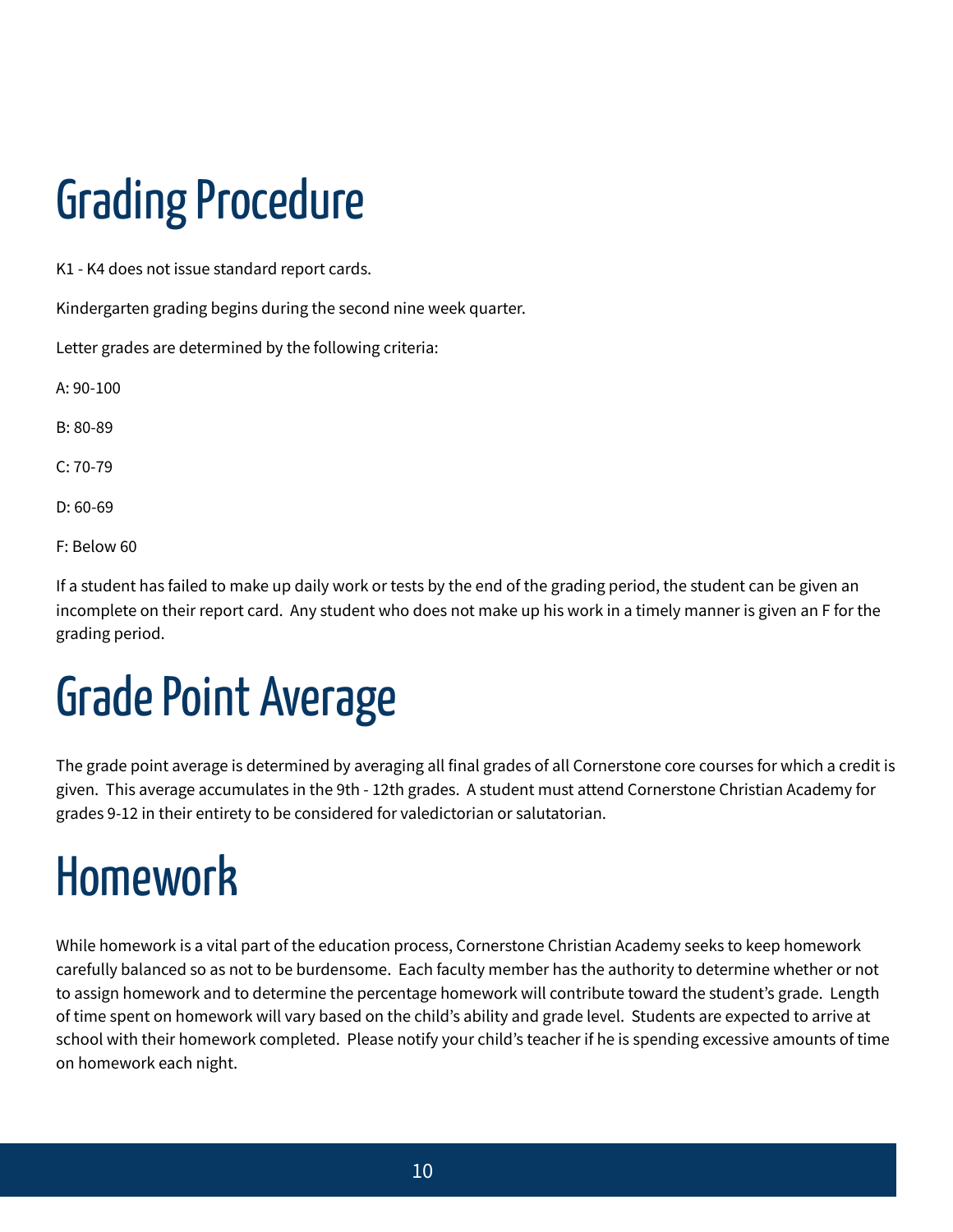## Academic Integrity

Each student is responsible for the completion of his own individual assignments. Copying another student's work is strictly prohibited. Students are not allowed to share completed assignments or tests. This is considered cheating and will be handled as stated. Plagiarism is considered a major offense and will result in an automatic grade of zero for the assignment.

### **Retention Policy**

#### Grades K5

● Administration decides with parent and teacher input.

#### Grades 1st -2nd

● If a student fails to pass a core class (math, language, reading) he will repeat the grade level.

#### Grades 3rd-6th

● If a student fails to pass a core class (math, language, reading, science, history) he will repeat the grade level.

#### Grades 7th-8th

● If a student earns more than two F's in major subjects (math, english, science, history, Bible) for the semester average, the student is required to repeat the grade.

#### Grades 9th-12th

- If a student earns more than two F's in a major subject (math, english, science, history, Bible) for the semester average, the student is required to repeat the grade.
- Any student receiving a failing grade in a class for the semester must make up the credit the following school year by completing all required coursework on their own time in addition to their other required courses.

Parents of students who have attended Cornerstone Christian Academy for one full academic year may submit a written request for retention to the administration. The request should state reasons retention is desired. Requests should be made no later than April.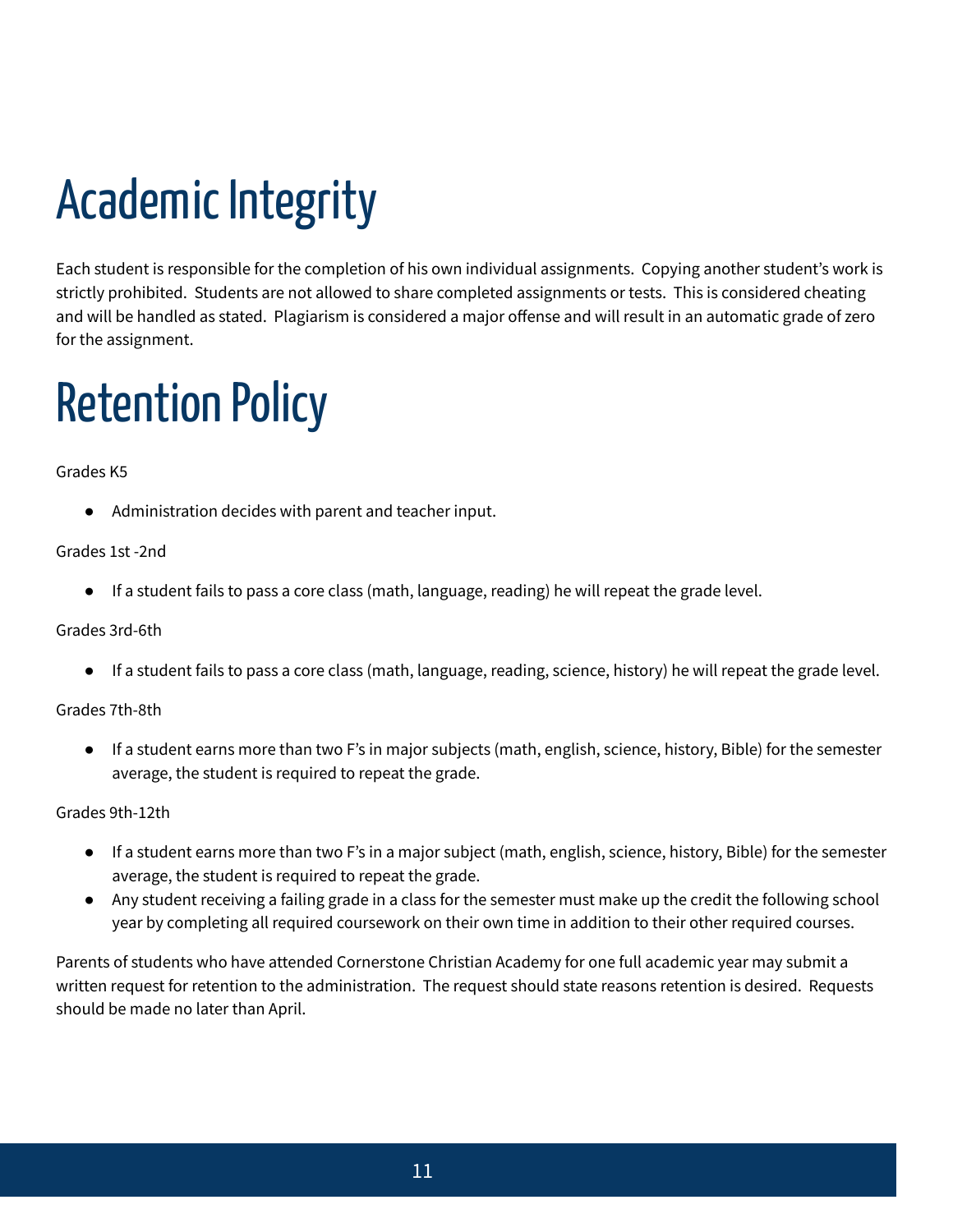### **Graduation Requirements**

- Students must earn 4 credits in the following courses.
	- English
	- Math
	- Science
	- History
- Students must successfully complete a Bible and a classical course for each year the student attends Cornerstone Christian Academy grades 9-12.
- Students must complete an elective course for each year of high school.
- Students must document a minimum of 40 hours of volunteer community service over the course of grades 9-12.

## **College Courses**

Students may take college courses following successful completion of their 9th grade year. College coursework is the responsibility of the student. Students must schedule college courses in such a way as to not interfere with Cornerstone Christian Academy courses. Credit earned for college courses will appear on student transcripts. However, college coursework does not replace credits required of Cornerstone Christian Academy for graduation.

## Withholding Grades

Before final grades will be released:

- All tuition, fines, and fees must be paid in full.
- All books, materials, and school property must be returned.
- All projects, assignments, and necessary tasks for proper grade calculation must be completed and turned in to the appropriate teachers.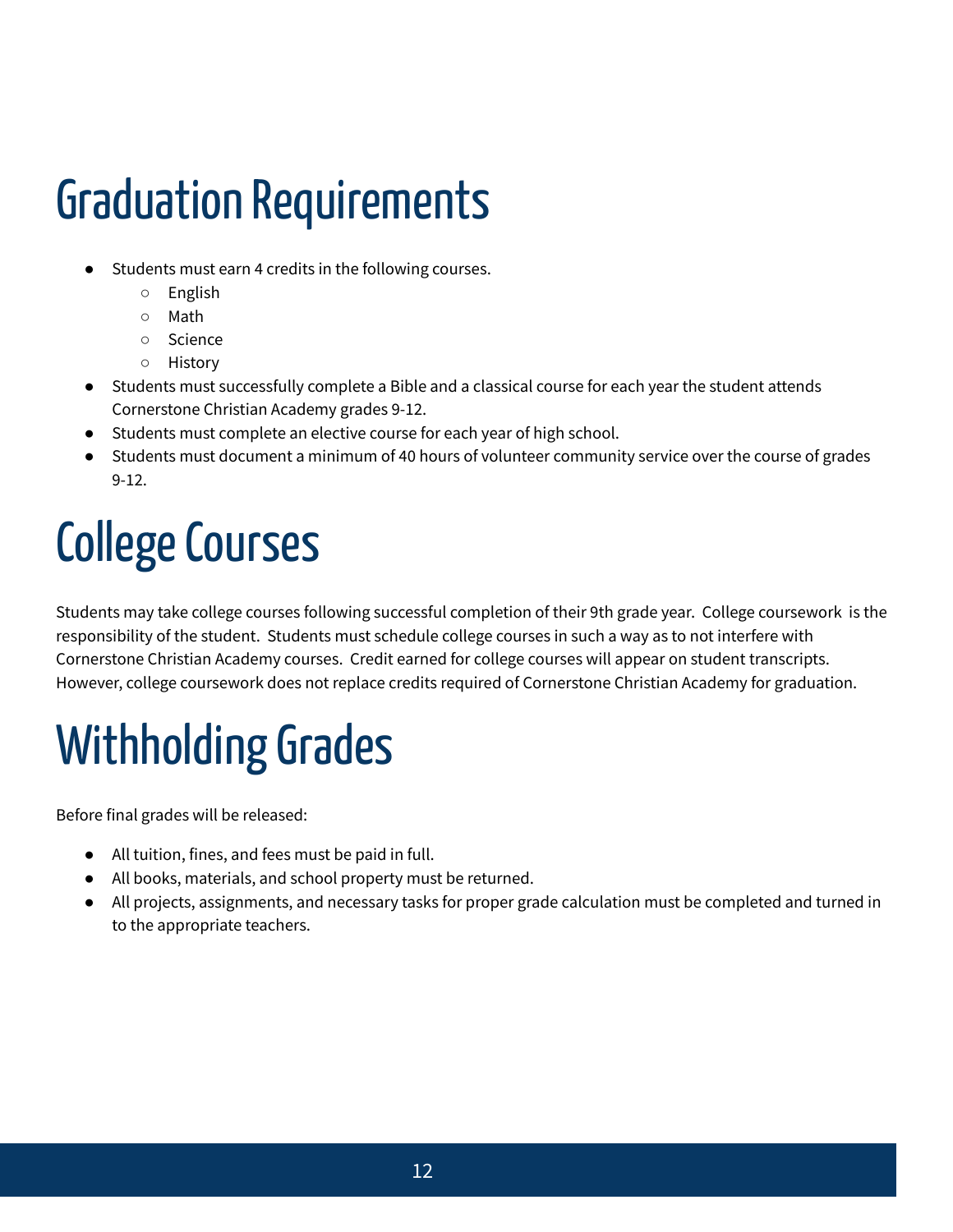## Student Records

Cornerstone Christian Academy maintains a permanent cumulative file on all Cornerstone students. Records of health, grades, standardized test scores, reports on parent conferences, and disciplinary actions make up most of the content of these records. Cornerstone Christian Academy will release student grades, standardized test scores, and medical information upon the written request of another school system, provided the student has no outstanding fines or balances. No school records, other than the transcript defined above, will be released to a student's parent or legal guardian, or any agency other than another school. The confidentiality of records will be maintained. Staff or other approved persons may have access to records under conditions specified by the administration.

## **Transcripts**

A transcript of a student's grades will be provided to the student's parent or guardian upon request at no charge. The transcript will include the completed portion of the permanent record as well as standardized test scores. Cornerstone Christian Academy reserves the right to charge a processing fee for additional transcripts. Transcripts given to a parent or guardian are unofficial.

### School Hours

- K5 through 3rd Grade:
	- Instruction begins promptly at 8 am.
	- $\circ$  Students arriving after 8 am will be considered tardy and must be signed in at the office by a parent or guardian.
- 4th 12th Grade:
	- Homeroom begins at 7:55 am. .
	- $\circ$  Students arriving after 7:55 will be considered tardy and must check in at the school office.
	- Students are not allowed on campus before 7:15 or after 3:15 unless involved in an extracurricular activity or attending our extended day program.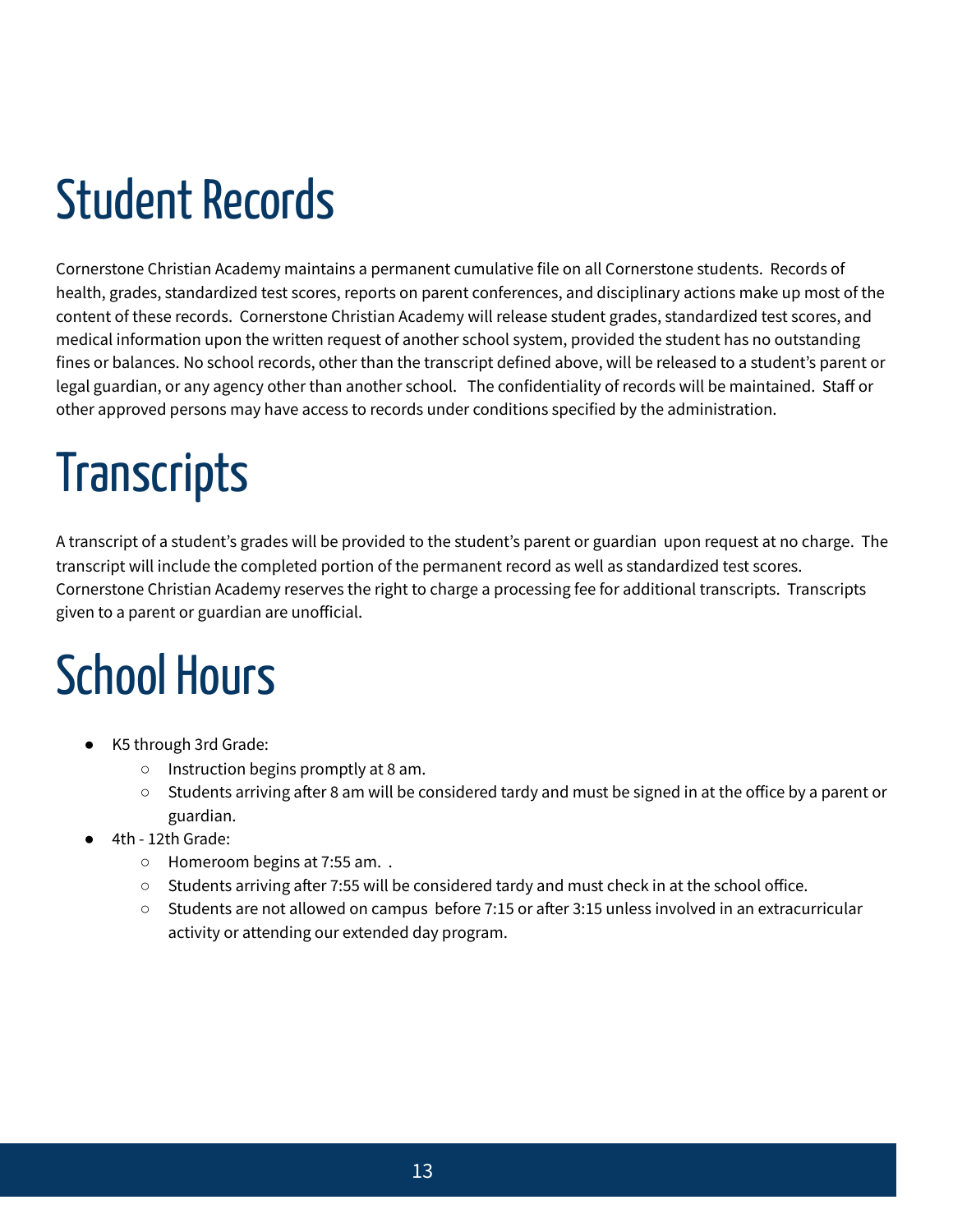#### **Dismissal**

- Parents and students are asked to observe traffic flow patterns.
- All students are to be loaded and unloaded under the canopies.
- Cars must be placed in park for the loading or unloading of children.
- Parents and visitors must park in the designated spaces in order to enter the building.
- $\bullet$  Cars which are not in a designated space and left unattended may be towed.
- K5 1st grade dismiss at 2:30 from the preschool entrance.
- 2nd 6th grade dismiss at 2:45 from the gym entrance.
- 7th 12th grades dismiss at 3:00 from the high school entrance.
- In grades K5 and up, students will be taken to dismissal with their oldest sibling.

#### **Student Drivers**

- Student drivers may park in designated student parking on campus.
- Administration reserves the right to revoke driving privileges.
- Student drivers must abide by Alabama law.

#### Visitors

Certain measures are taken by the academy to ensure the safety of each child, faculty, and staff. Parents and friends are welcome to visit our classes by making arrangements in the school office in advance. Administration reserves the right to deny visitation to persons who arrive without proper notice. All visitors must press the intercom button beside the door and present their photo id to the camera. Doors will be unlocked after stating your reason for visiting. Photo ids must be left with office personnel for the duration of your visit. In order to allow classes to run smoothly, items your child may have forgotten can be left in the office and will be delivered by school personnel during class changes.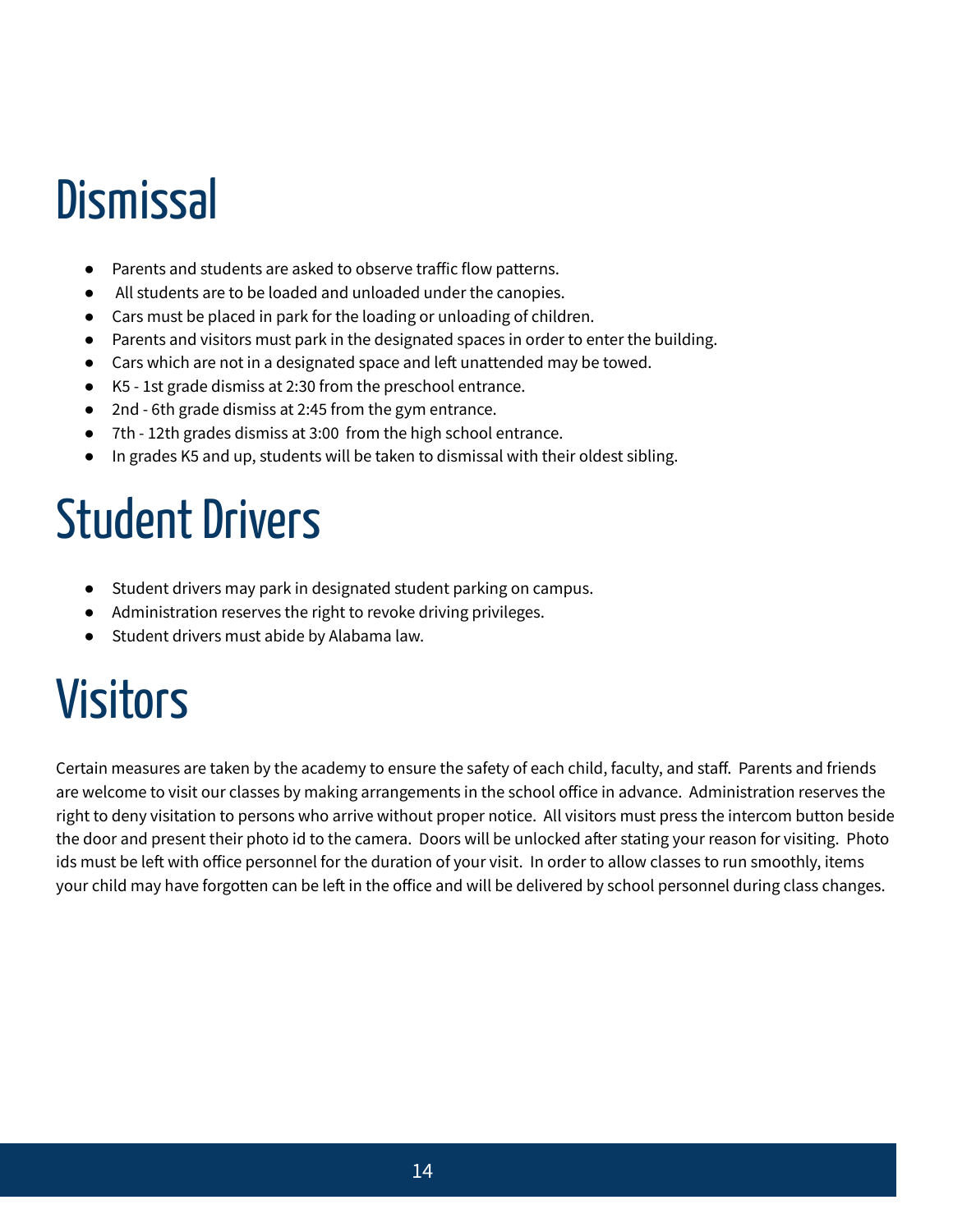### **Attendance**

At Cornerstone Christian Academy we believe that developing faithfulness in classroom attendance is essential to the overall development of the character of the student. Classroom instruction is extremely important and one can never truly compensate for absence from class. When a student's absences or tardies are considered excessive, a parent/teacher conference with the administration will be called.

Make-Up Work:

- It will be necessary for missed work, including make-up tests, to be completed at the teacher's convenience. Testing or turning in work prior to a planned absence is at the discretion of the teacher.
- For sickness or pre-approved absences, all work must be returned within the number of days the student was absent.
	- $\circ$  For example: 2 school days absent equal 2 school days to return assignments after returning to school.
	- If the student does not return assignments or take tests within the allotted time period, the grade will be recorded as zero.
- If the student is absent due to a school function (athletics, Beta, band, etc.) all work must be turned in on the first day back to school. No additional days will be given. Tests that were assigned previously will be given as scheduled.

Excused absences include:

- **Sickness** 
	- Students must be fever-free without the aid of medication for 24 hours before returning to school.
- Marriage in the immediate family
- Doctor or Dental appointments that cannot be made outside of school hours
	- Proof of appointments is required upon return to school.
- Pre-approved travel
	- A two-week advance written notice is appreciated for travel. Students who have received pre-approval for a trip must collect assignments prior to leaving for the trip. All assignments will be due one day after returning to school. Administration reserves the right to limit the number of days the student can be excused for a trip. Additional or replacement assignments may be given based on the anticipated experiences of the student.
- Business trips where both parents and/or legal guardians are required to be out of town and children are too young or have no other place to stay.

Loss of credit due to absence:

● Five tardies equal one absence.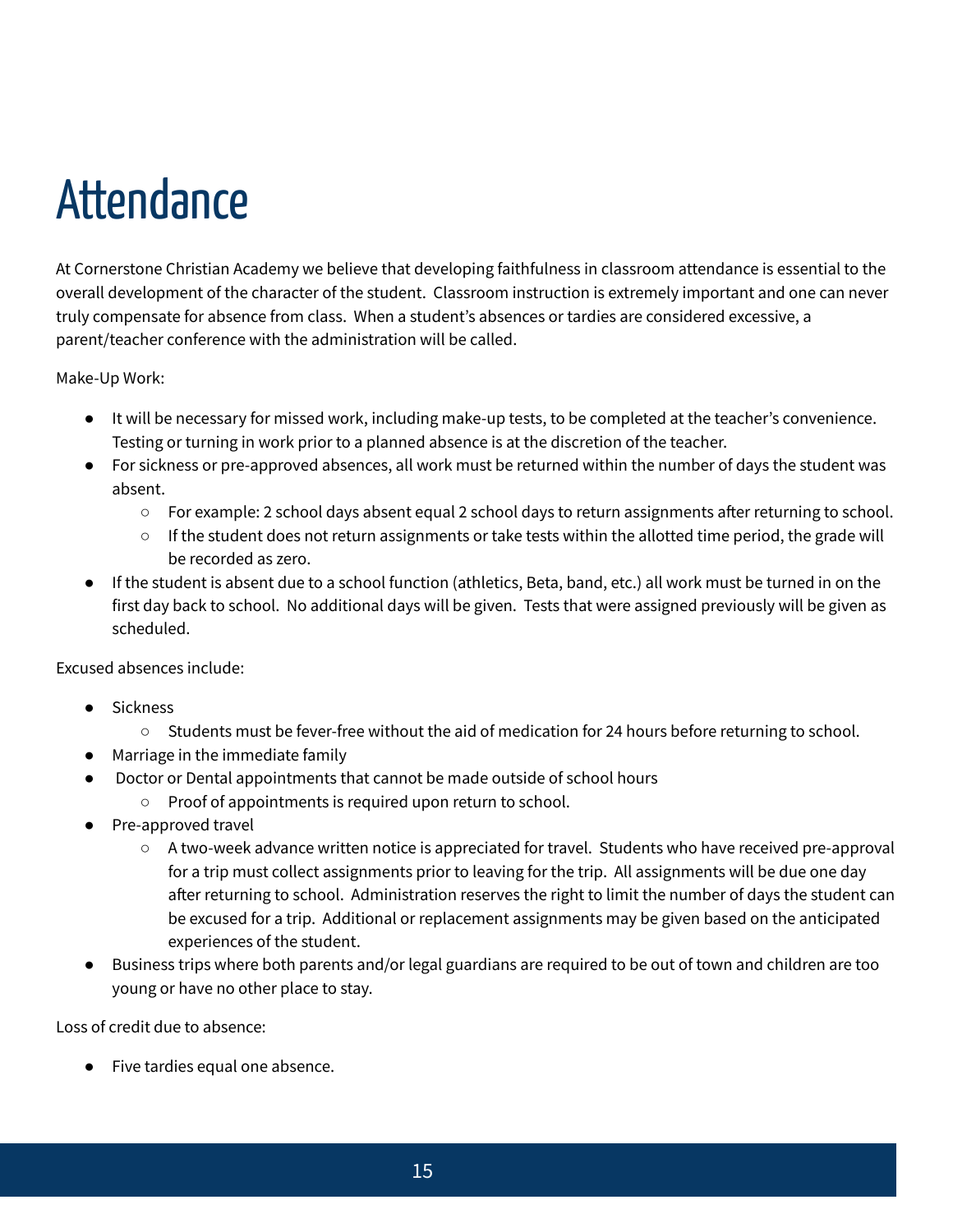- For a student to receive credit in any class, the total number of semester absences may not exceed ten. Yearly absences may not exceed twenty. More than twenty absences within a school year may prevent a student from being promoted to the next grade.
- Exceptions may be granted under unusual circumstances after parental consultation with the administration and verifiable cause has been provided.

## Signing Students Out of School

Students may leave school before dismissal in the following circumstances.

- A parent or guardian signs the student out at the appropriate school office.
- Someone from the student's approved checkout list signs them out at the appropriate school office.
- Establish phone contact with a parent or legal guardian and have a member of the administration verify permission for the student to leave campus.

In order to dismiss in an orderly manner, students leaving early must exit the parking lot at least 15 minutes before dismissal begins.

### InclementWeather

The closing of school due to inclement weather will be announced as quickly as possible. Cornerstone Christian Academy follows the same weather policy as DeKalb County schools. Should school be cancelled due to inclement weather conditions, this announcement will be posted on the school website, Facebook, and a text message will be sent to parents through MySchoolWorx.

In the event that tornado warnings are issued, students will be moved into the storm shelter in the basement of the high school. Phones may not be answered at this time as staff and faculty see to the safety of all students as their first priority.

## Sickness or Injury

In the event that a child becomes ill or is injured at school, the parent will be contacted immediately. If the office is unable to reach the parent or guardian, emergency contact persons listed in the child's file will be contacted. In case of emergency, your child will receive the best medical attention available while every effort is made to contact parents. Designated faculty with proper training shall render first aid as needed.

- Infectious Disease
	- $\circ$  Each case shall be considered on an individual basis. The decision to admit or continue enrollment of an infected child will be based upon the behavior, neurological development, and physical condition of the student. The expected type of interaction with others in the school environment and the probability of contagion will likewise be considered.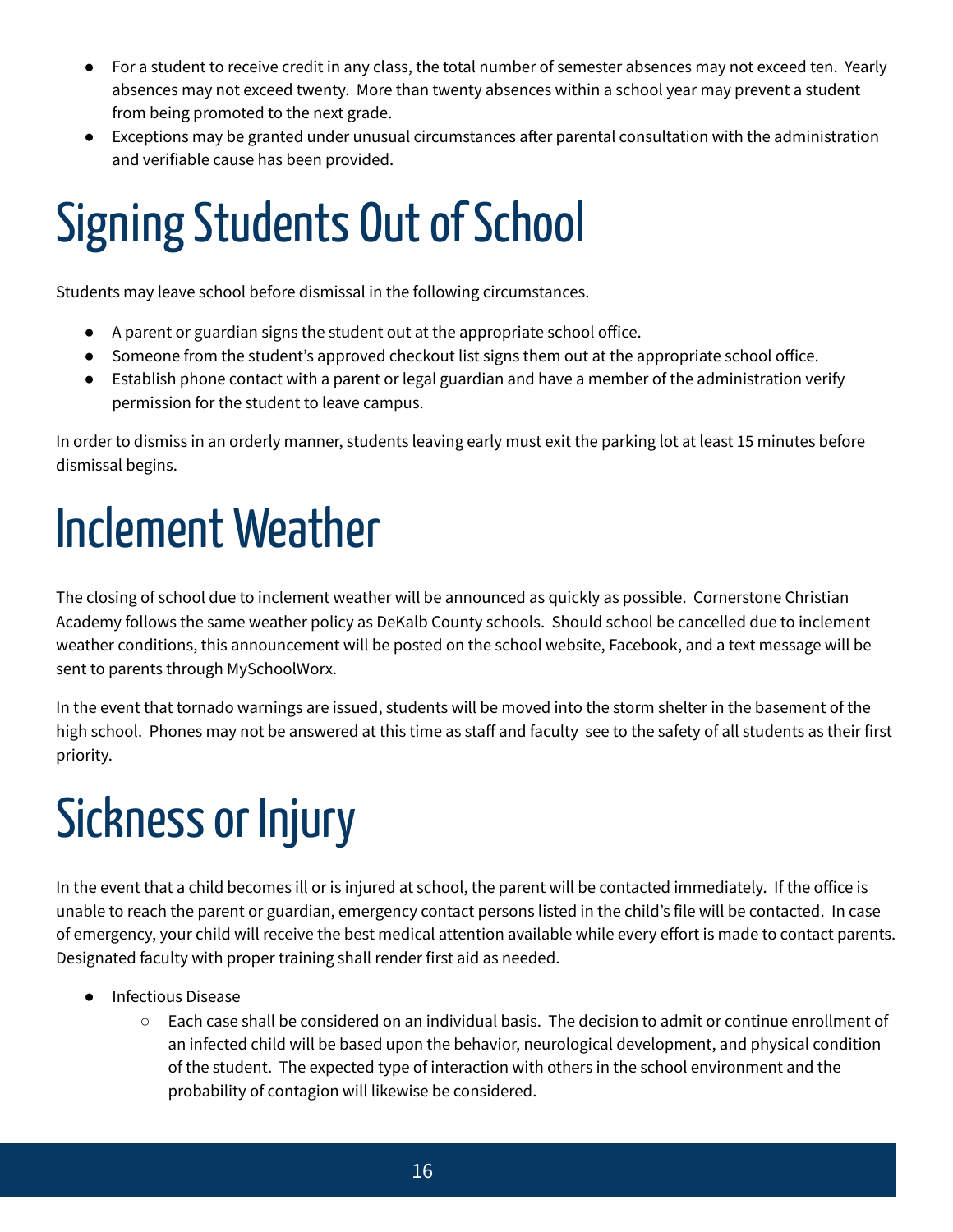- The parents or guardians of an infected child enrolled at Cornerstone Christian Academy are responsible for securing regular medical evaluations that would permit reliable assessment of any change in the student's condition which might affect the school's decision regarding continued enrollment.
- **Records** 
	- In accordance with Alabama State Law, each student must have up-to-date physical records and either an immunization form or immunization exemption form on file in the office.
- Flu and other highly contagious illnesses
	- The county health department notifies the school if there are flu cases in the area. Individual classes or the entire school may be closed if a majority of students and/or teachers are absent.
- Medication
	- Medicines that need to be administered during the school day must be turned in at the office along with a parental permission form.
	- All medications must be:
		- In the original container with the pharmacy label attached
		- Accompanied by the parental permission form
	- If a child needs medication that does not meet these requirements, a parent or guardian may come to the school to administer necessary medication.
	- $\circ$  In the event a child needs over the counter medication, a parent may call and give verbal approval to office personnel to administer the medication.

### Parent/Teacher Conferences

Parents and guardians are encouraged to contact a member of the teaching staff when they have a question or concern about their child's progress. To facilitate conferences, parents are asked to either call or email the teacher in order to set an appointment. Teachers may be emailed through MySchoolWorx or the email address found on the school website.

## Procedure for Addressing Problems

Occasionally during the course of the year, misunderstandings or problems can arise. This is often the result of lack of communication between those involved. The board has adopted the following policy for addressing issues.

- Contact the teacher or faculty member involved and address the problem with them directly by setting up a conference.
- If the problem is not resolved, contact the school office to set an appointment with the appropriate administrator.
- After speaking with administration, if the problem still requires resolution, send a signed letter to the board. Letters must be signed in order to receive consideration.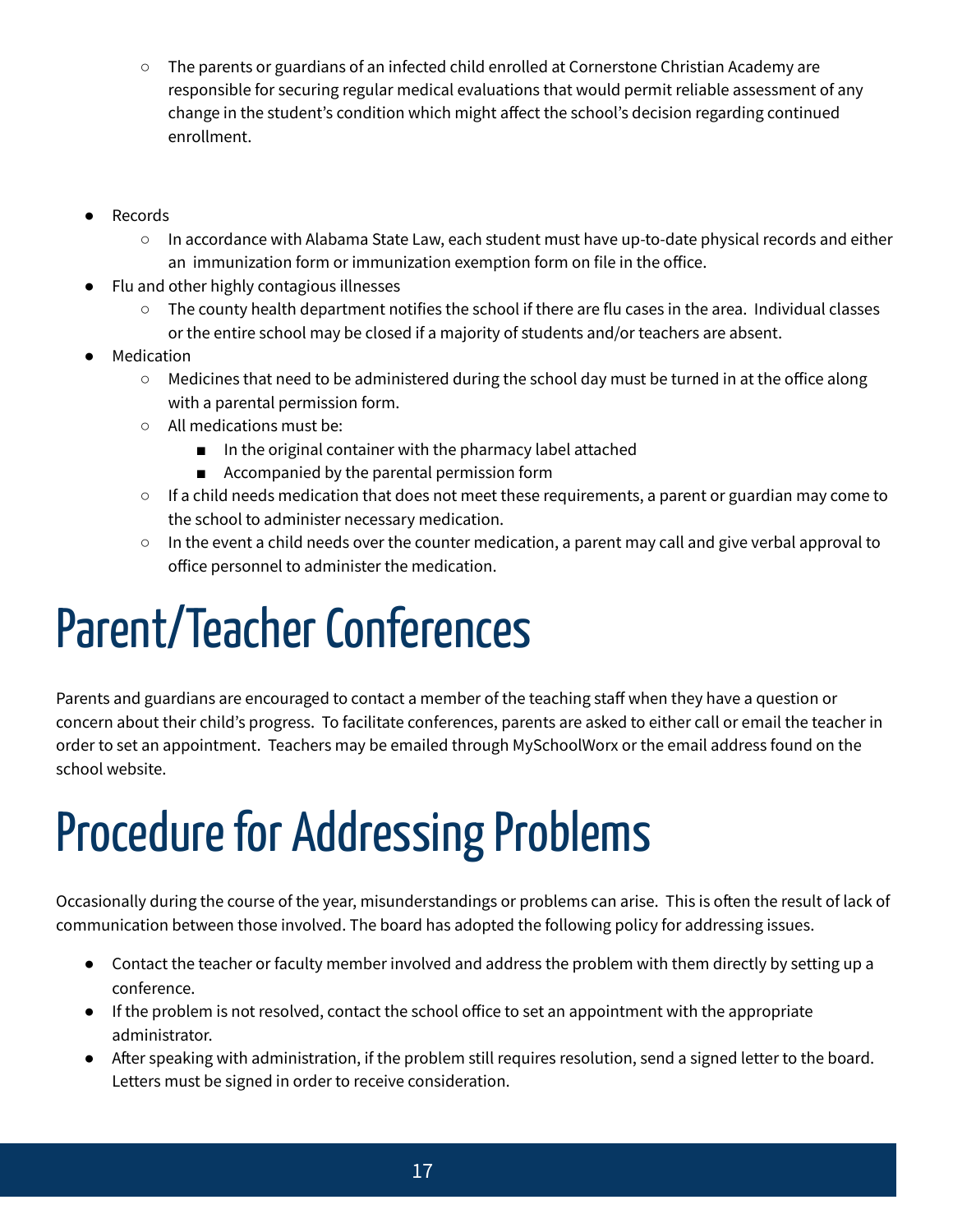## Fundraisers

In order to keep tuition reasonable, it is necessary to participate in fundraising activities. Below are some ways in which you can help support Cornerstone Christian Academy.

- Amazon Smile
	- Visit smile.amazon.com and select Cornerstone Christian Academy as your charitable organization.
	- Be sure to choose the correct Cornerstone Christian Academy as several organizations have similar names.
	- Each time you shop on Amazon through Amazon Smile participating sellers will donate a portion of their proceeds to the school.
- Box Tops
	- General Mills will donate ten cents for every box top for education returned to them.
	- Please check items for this logo and turn them in to your child's homeroom teacher.
- **Annual Auction** 
	- Each year Cornerstone Christian Academy hosts an auction.
	- Parents can help by
		- Selling tickets to people who would be interested in bidding for auction items to raise funds.
		- Purchasing a table and inviting friends who could bid.
		- Help cook beforehand.
		- Collect auction items for both the silent and live auction.
		- Help set up the day before the auction date.
		- Work the auction as a volunteer.
		- $\Box$  Clean up after the auction has ended.
- **Foundation for the Future** 
	- Anyone wishing to support Cornerstone Christian Academy can donate to our Foundation for the Future.
	- Each year the Foundation supports buildings and programs for the continued improvement of Cornerstone Christian Academy.
- Helping Schools Car Tags When renewing your Alabama car tag you can purchase a "Helping Schools" tag for an additional \$15 and designate Cornerstone Christian Academy as your school of choice. A percentage of your tag fee will be donated to Cornerstone Christian Academy.

#### Chapel

Each week we hold chapel services for our K5- 12th grade students. Chapel is a wonderful time to worship together outside of our bible study time in the classroom. Parents, guardians, and grandparents are welcome to attend chapel services with their child.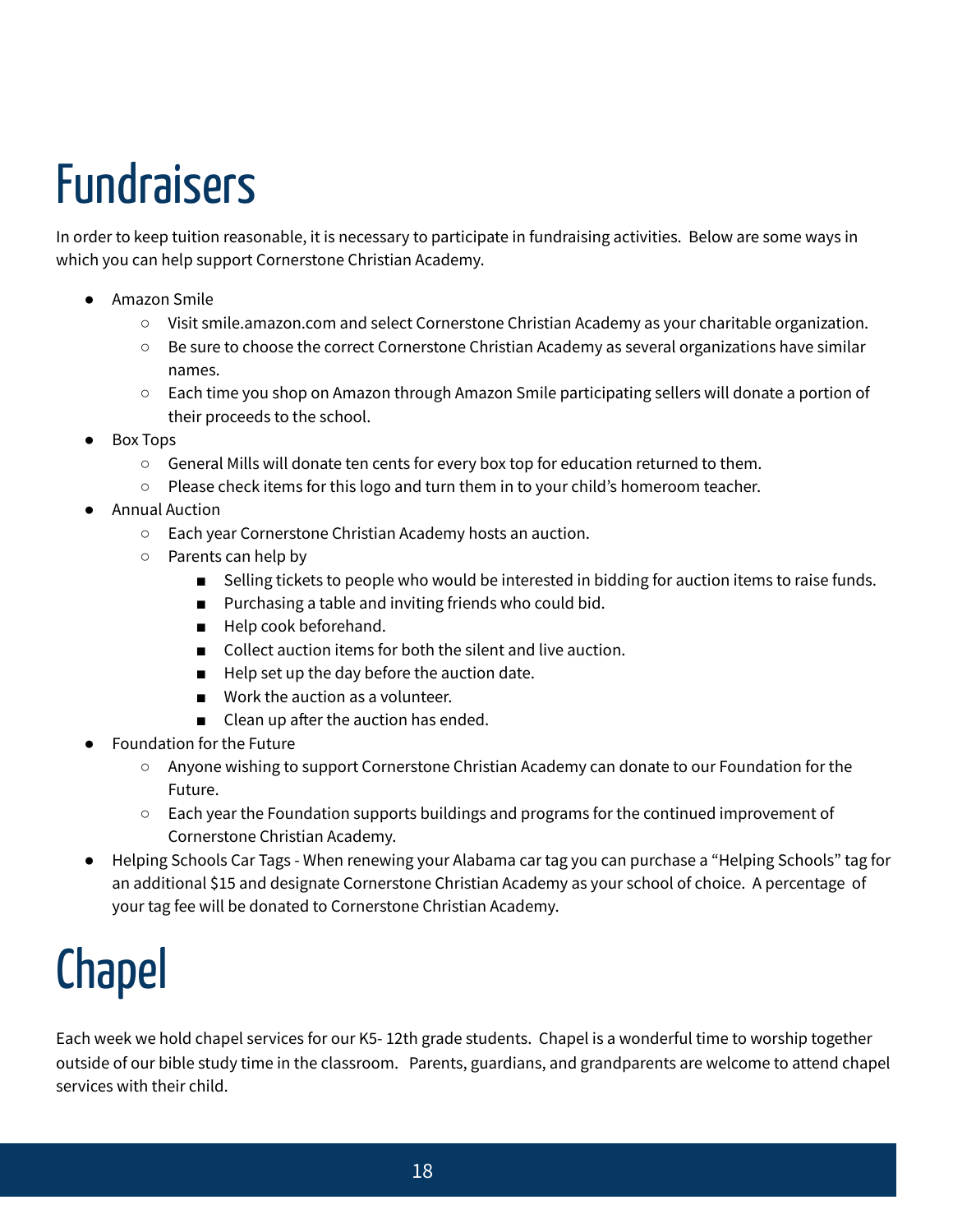- K5 4th grades Thursdays 8:10
- 5th 6th grades Fridays 2:00
- 7th 12th grades Fridays 8:10

### **Class Parties**

Class parties occur periodically throughout the school year. As a Christian school we focus on Christ's birth at Christmas, God's love on Valentine's Day, and the resurrection of Christ at Easter. In the fall we focus on God's provision reflected through harvest time. Cornerstone Christian Academy does not celebrate Halloween. Class activities will reflect the aforementioned matters of faith during holiday celebrations.

We love celebrating your child and encourage parents to send treats for the class on your child's birthday. We ask that you please make arrangements with your child's teacher and provide all utensils necessary for the treat you send. If party invitations of any kind are sent to school, please send enough for the entire class. When inviting only a few people, please distribute invitations outside of school.

## Special Programs and Assemblies

From time to time, special speakers, films, or programs of significant spiritual, academic, or cultural value will be presented. Parents are invited to attend these programs. Student groups or organizations may request approval for school-time programs or presentations to the student body.

## **Student Club/Service Organizations**

Under the direction of the faculty, special interest clubs may be formed each year. Parents with special talents and interest in these types of activities are encouraged to make themselves available for leadership and consultation.

## **Field Trips**

As a part of our instructional program, various classes take trips to interesting and educational places in the area from time to time. All field trips are pre-approved by the administration. Parents will be notified in advance and must return a signed permission form for students to participate. A small fee may be charged depending on the trip to be taken. Only presently enrolled Cornerstone Christian Academy students and, if feasible, siblings, will be allowed to participate in school sponsored trips or excursions. Transportation must be provided by parents. In the event that you will not accompany your child on a trip, please be sure an adult chaperone has been arranged for him and the teacher has been notified.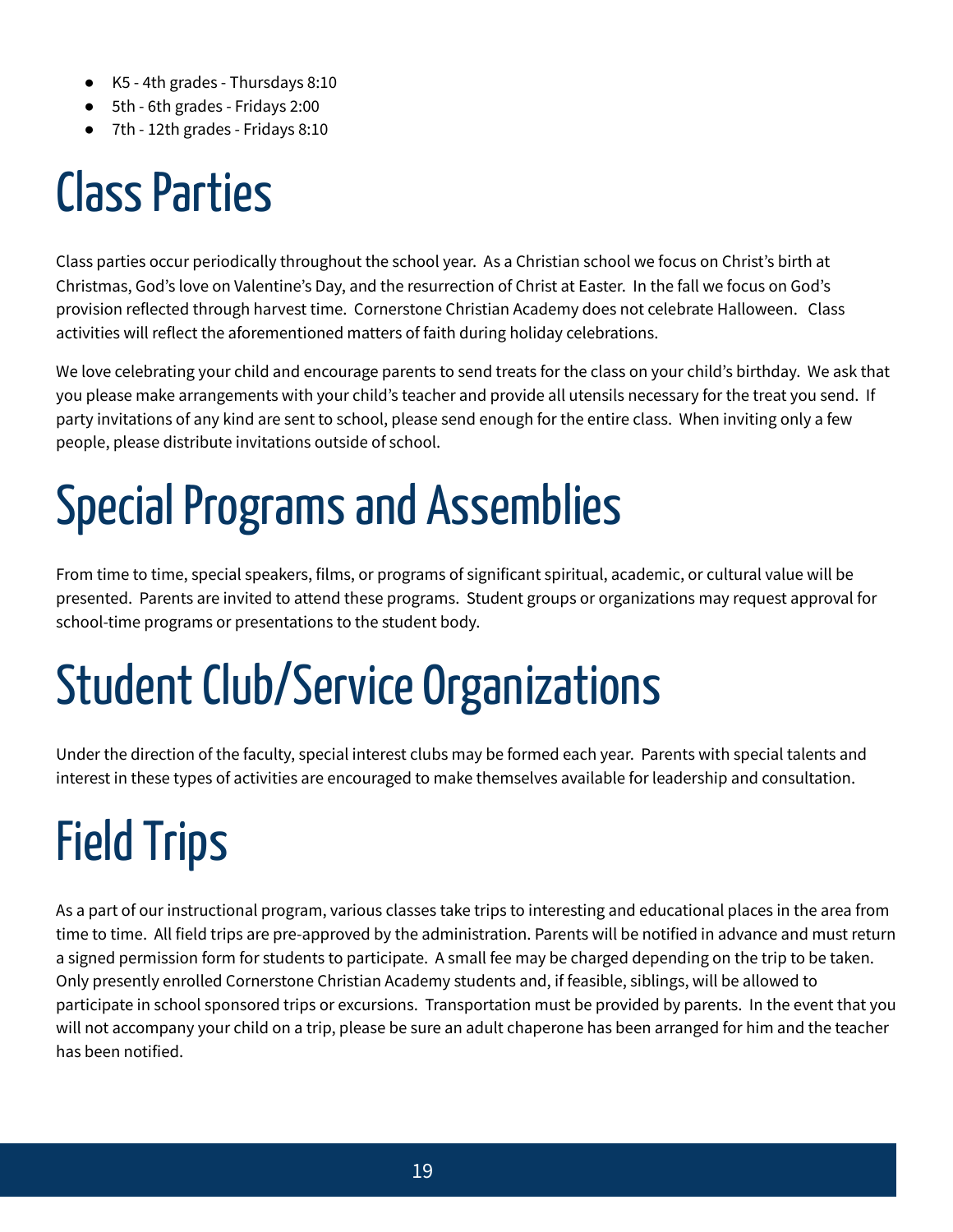## **Student Pictures**

Each fall the school will have individual school pictures taken by an approved photographer. These pictures will be used in our school yearbook. Advance notice will be provided. Each Christmas children may have pictures taken with their siblings. Individual pictures will also be taken each spring.

## Lunch and Snack

Cornerstone Christian Academy orders lunch from several local providers during the school year. Milk and fruit drinks are also delivered fresh by a local company and may be purchased for lunch or snack. A monthly menu goes home for the parent to purchase lunch monthly. Students are welcome to bring lunch from home and can use the microwave for up to 1 minute to warm lunches. Microwave times are kept short in order for all students to make use of them.

Students in K5-4th grade are not allowed to have carbonated drinks at snack or lunch unless a special occasion has been announced by the teacher. 5th - 12th grade students have the option to purchase drinks from a vending machine during snack or lunch. For the safety of students, no glass containers are permitted on campus.

## Lost and Found

Lost and found items are located inside the cabinets at the door of the gym. During the summer, unclaimed items are donated to a local charity. Parents will be notified before this occurs to allow them time to check the lost and found for items their children may have misplaced.

## **Lockers**

Lockers are for the personal use of students and are the property of Cornerstone Christian Academy. Lockers may be searched at any time without notice. At the end of each school year, lockers are to be left in good condition. Damage to lockers will be assessed and the student fined accordingly for cleaning and repair/replacement costs.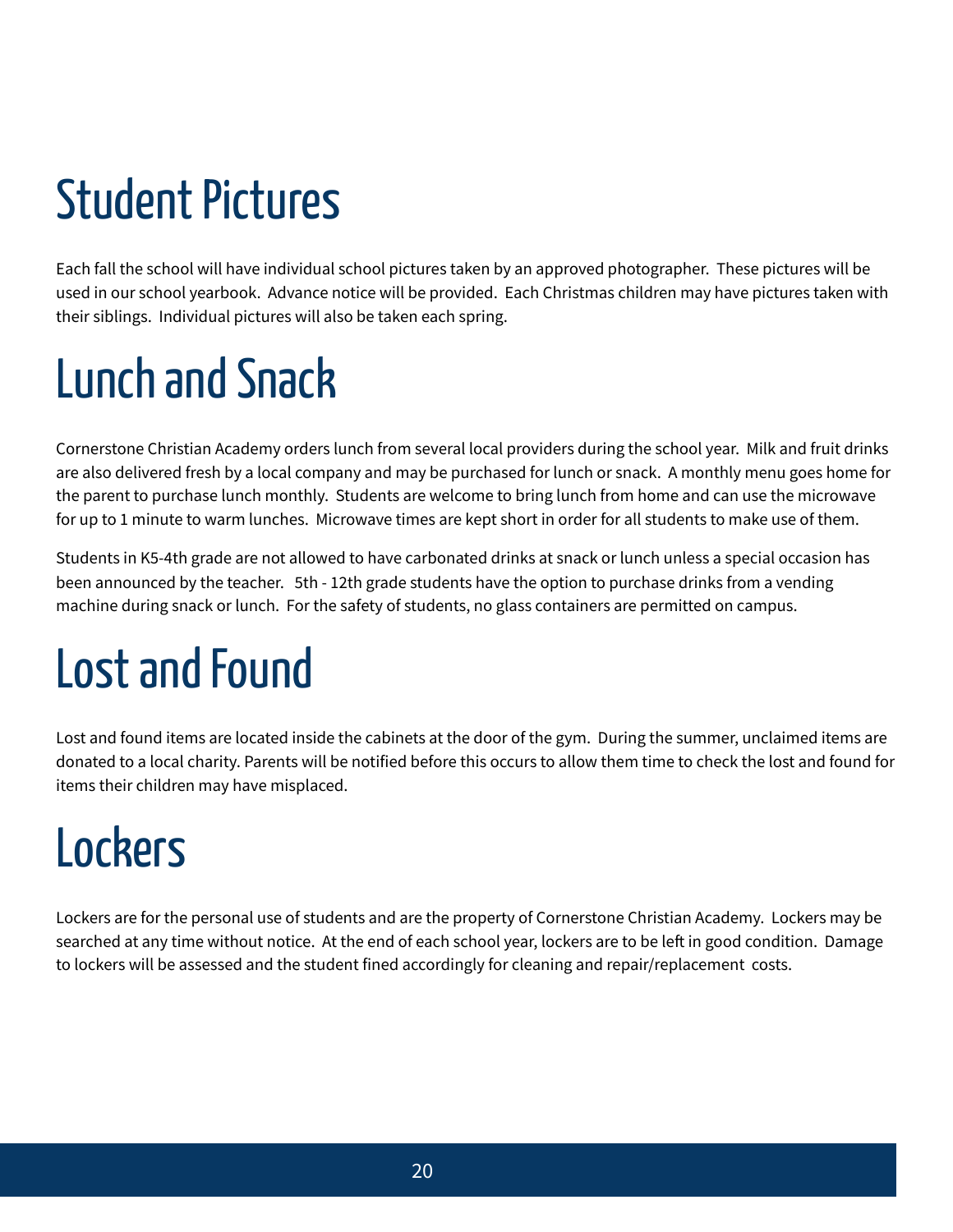## **Ilniforms**

Students in kindergarten through twelfth grade are required to wear uniforms four days a week. For all uniform shirts, the official school logo must be applied to uniform shirts on the upper left hand side. The logo may be embroidered, appliqued, or screen printed. Patches with the school logo may also be used. Patches should be sewn onto shirts. In the event that students would like to wear a jacket or hoodie inside the school building, those items must be navy, red, or gray with a Cornerstone logo or school spirit design.

One weekday will be designated as "free day". On that day, students may choose their own dress provided it follows Cornerstone Christian Academy's standards of modesty. Additional days not requiring students to wear uniforms occur occasionally. The school or your child's teacher will send notice in advance of these special days.

Teachers will document when a child attends school out of full uniform. After the third occurrence, a letter will be sent home. If a parent continues to ignore the dress code, the matter will be addressed by administration.

Mondays - red polo type top, khaki bottom

Tuesdays - blue polo type top, khaki bottom

Wednesdays - free day

Thursdays - red polo type top, khaki bottom

Fridays - blue polo type top, khaki bottom

#### Standards of Modesty

Cornerstone Christian Academy endeavors to uphold Biblical principles with respect to clothing and grooming standards. . These standards are based on neatness, appropriateness, modesty, and love. These standards are not a measure of spirituality, but a way to reflect that Cornerstone Christian Academy is a Christian institution. Students and parents are expected to observe this dress code on campus during regular or extracurricular activities as well as off campus during school trips.

- All clothing must be neat, clean, and in good repair.
- No tight fitting garments. Leggings are allowed with the appropriate length top or dress.
- Shorts, skirts, and dresses, including slits, must be no more than 3 inches above the knee when the student is kneeling.
- No bare midriffs, low necklines, or shirts/dresses with spaghetti straps/strapless are allowed.
- No shirts or dresses that reveal the back are allowed.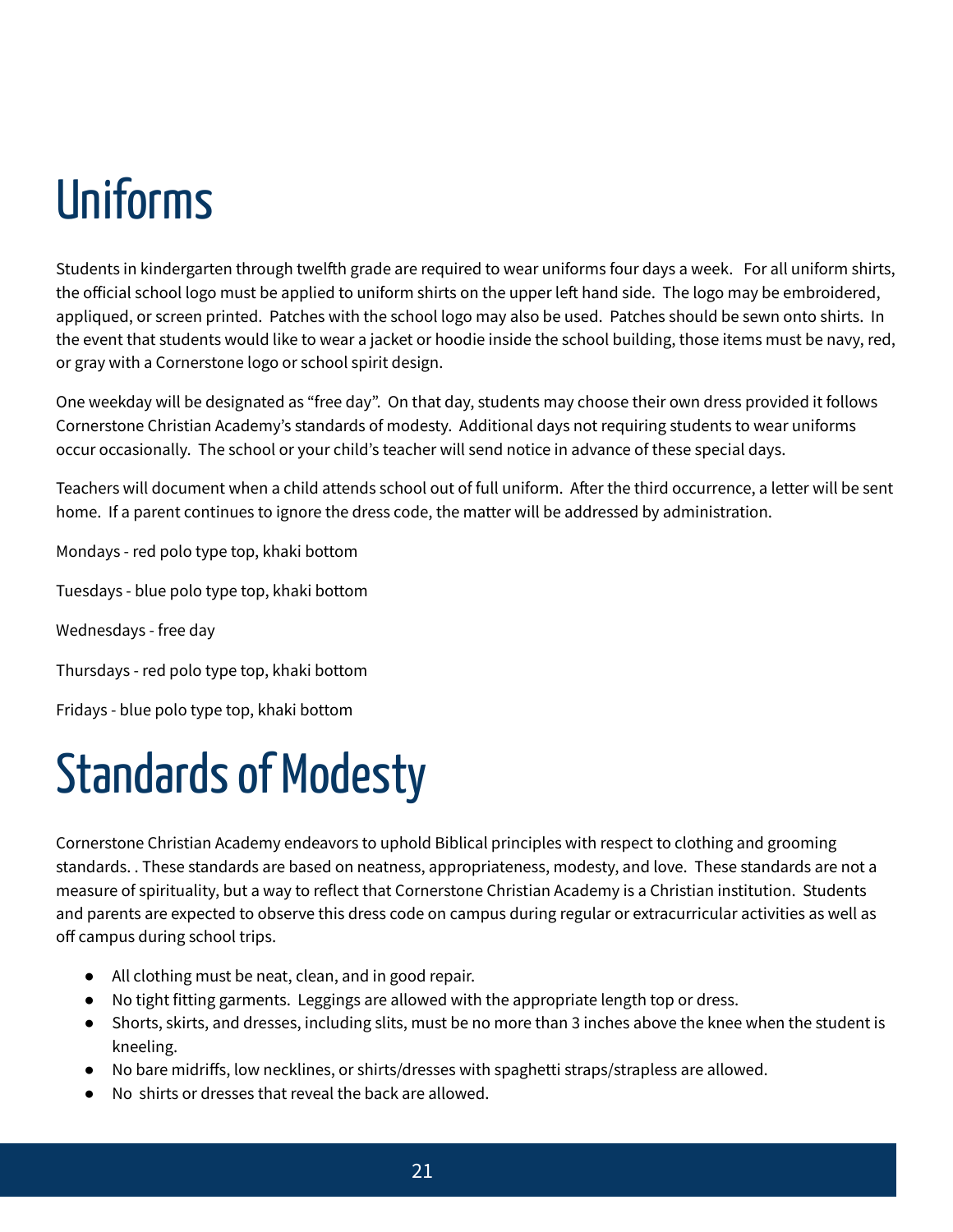- Undergarments are not to be visible at any time.
- Gym shorts are for physical education class only and must be the appropriate length.
- Writing and graphics on clothing should not contradict Cornerstone Christian Academy's statement of faith or promote anything against school policy.
- Pants with holes, worn, frayed, or tattered areas must not be located more than 3 inches above the knee or must be covered.
- Hats, caps, or other head coverings may not be worn inside the building unless given specific permission by the administration.
- Piercings should be appropriate and not excessive. No plugs or gauges are allowed.
- All male and female hair should be clean and well-groomed. Avoid extremes in dress, makeup, and hairstyle.
- No visible tattoos are allowed.
- Appropriate shoes must be worn for student activities including but not limited to those in the gym.

The dress standards stated apply to all students, both in the classroom, after school activities, and on school sponsored trips unless specific administrative exception has been given. Each student may be judged on the appropriateness of his appearance and such cases will be handled on an individual basis. If a student is found to be in violation of these standards the violation cannot be remedied at school, the parents or guardians will be called and asked to bring proper clothing to the student. Students will not be allowed to remain in class until the situation has been rectified. Repeated dress code violations will be subject to disciplinary action.

## **Student Expectations**

Cornerstone Christian Academy is a place where the Holy Spirit is invited to dwell. As such students, parents, and faculty are to be cognizant of the attitudes, spirit, and actions they bring into this holy space. Student expectations include but are not limited to:

- Honesty in all academic endeavors.
- Courtesy to classmates.
- Respect for faculty and administration.
- Respect for property.
- Maintain a helpful and caring attitude.
- Complete coursework on time.
- Exhibit personal responsibility for their space and belongings.
- Exhibit personal responsibility for one's own attitude and actions.
- Push themselves to challenge mediocrity in all endeavors.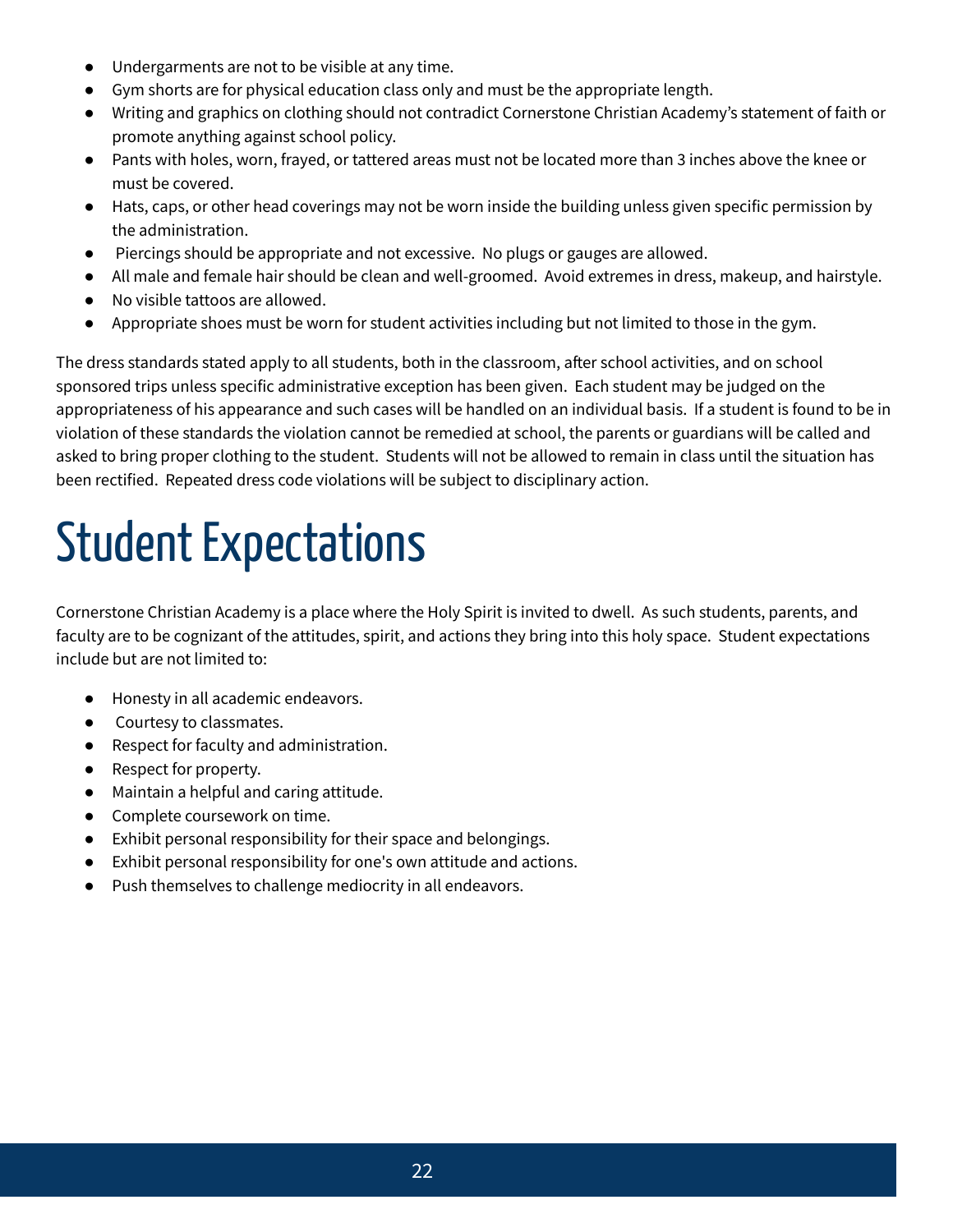#### General Rules

The following rules are observed in order to maintain a safe and productive learning environment.

- No personal electronic devices are allowed in school unless requested by the child's teacher.
- Cell phones must be turned in at the beginning of the school day and will be stored in the high school office.
	- $\circ$  Students may retrieve cell phones after school dismissal each day.
	- $\circ$  Cell phones confiscated from students who fail to turn them in at the beginning of the school day must be picked up by a parent or guardian.
- Students may not return to the parking lot during school hours without permission from the high school office.
- Students may not leave school grounds without permission.
- Students should remain after school only if they are under the direct supervision of a parent or faculty member.
- Students must abide by the internet use policy.
- Physical violence is not allowed.
- Threatening or profane comments by students or parents either verbally or in writing, are not allowed.
- School property shall be protected. Defacing or damaging school property, which is malicious or careless in nature, will result in appropriate disciplinary action and the replacement of such property by the student and/or parents or legal guardian.
- Disruptions in class, unruly behavior, or disrespectful speech/actions are not tolerated.
- Public displays of affection are not permissible in any circumstances. A hands-off policy is to be followed at all times.
- Buying or selling anything aside from school approved fund-raiser items is not permitted on campus or in the parking lot.
- Plagiarism, cheating, or forging another's name is a major offense and will be handled as such.
- Smoking or vaping on or off campus is prohibited.
- Students are not to be in possession or any material considered to be a drug or alcohol.
- Students may not bring weapons of any kind on campus.
- $\bullet$  Theft of any kind will result in serious disciplinary action.
- Sexual misconduct or possession or viewing of pornographic material is not allowed.
- Students may not proselytize students to any non-Christian religion.
- Students are not allowed to talk about anything that is of a sexual nature (including, but not limited to, the act, preference, or orientation) unless it is part of the CCA curriculum.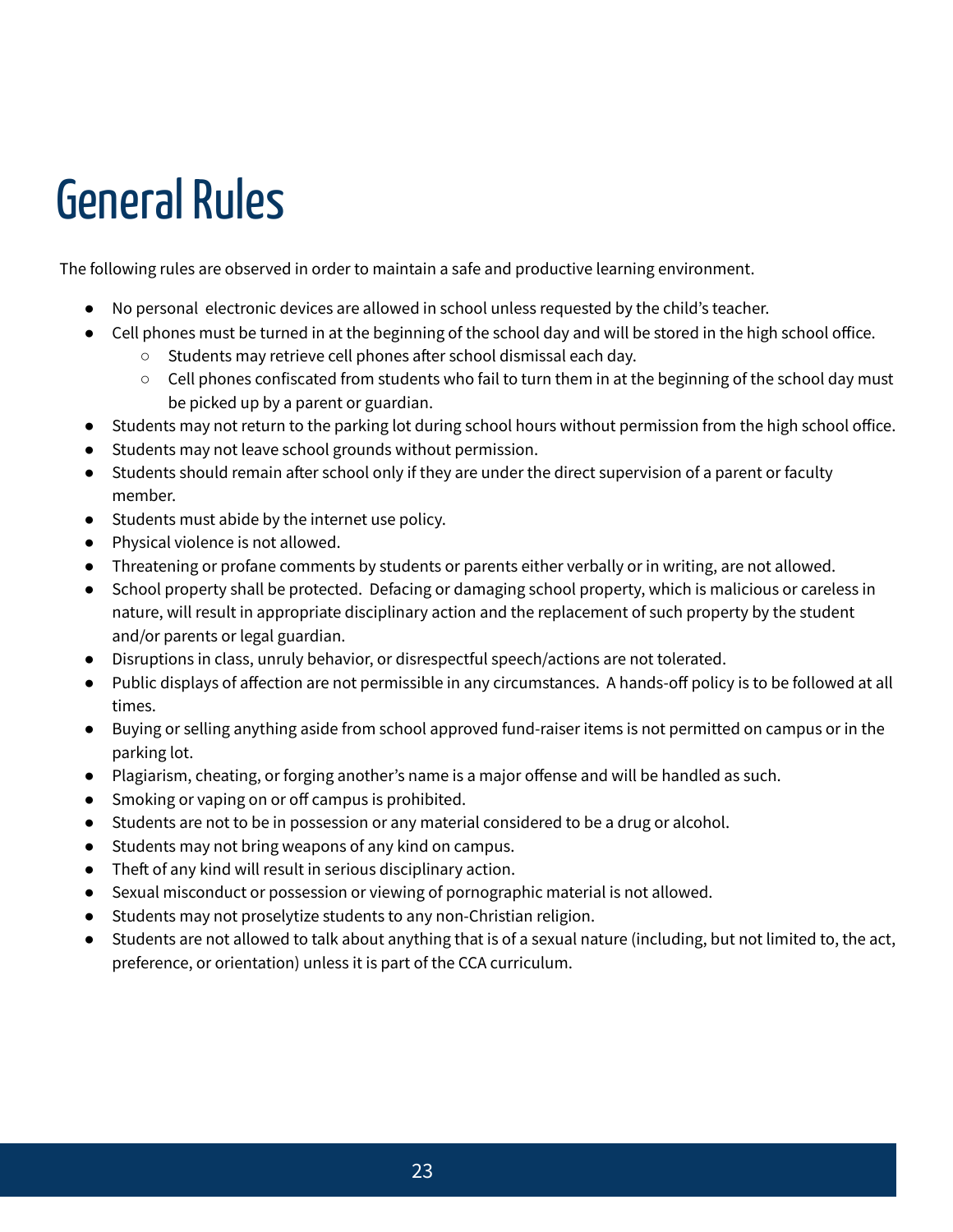## **Discipline**

Cornerstone Christian Academy upholds biblical standards for behavior. Discipline is required to correct students, nurture self-discipline, and encourage strong character. The classroom teachers, in accordance with their own methods and in keeping with Cornerstone Christian Academy policy will handle mild discipline issues within their own classrooms. Cornerstone Christian Academy follows the discipline practices below. All discipline will be documented and a copy sent to parents or guardians.

For less serious violations the following actions may be employed:

- Warnings to students regarding their actions.
- Notice sent to parents through email, notes, or phone calls.
- Sitting or walking during recess or P.E.
- Extra assignments.
- Parent-Teacher conference
- Break detention
- Corporal punishment shall be used at the discretion of the administration.
	- Paddling can and will be administered by the administration only.
	- This will be done in the presence of a witness.
	- Parental authorization of corporal punishment is assumed upon enrollment of the child at Cornerstone Christian Academy.

Students who cannot be controlled through normal methods of discipline listed above shall not be allowed to remain a student at Cornerstone Christian Academy.

## Suspension and Expulsion

Cornerstone Christian Academy partners with families in order to provide a high quality Christ-centered education. Families agree to cooperate with Cornerstone Christian Academy in its policies, procedures, education and expectations upon enrollment of their children in the academy. In the event that students or family members demonstrate a failure to partner with Cornerstone Christian Academy, the academy will dissolve the partnership and dismiss the student. Students and families who have been expelled may not attend Cornerstone Christian Academy events for the remainder of the school year.

Suspension is used as a disciplinary action in serious cases and is used at the discretion of the administration. Suspension should be taken seriously as a warning to change behavior immediately so as to avoid expulsion. Students on suspension are expected to complete all assignments in the time frame given. Suspension may vary in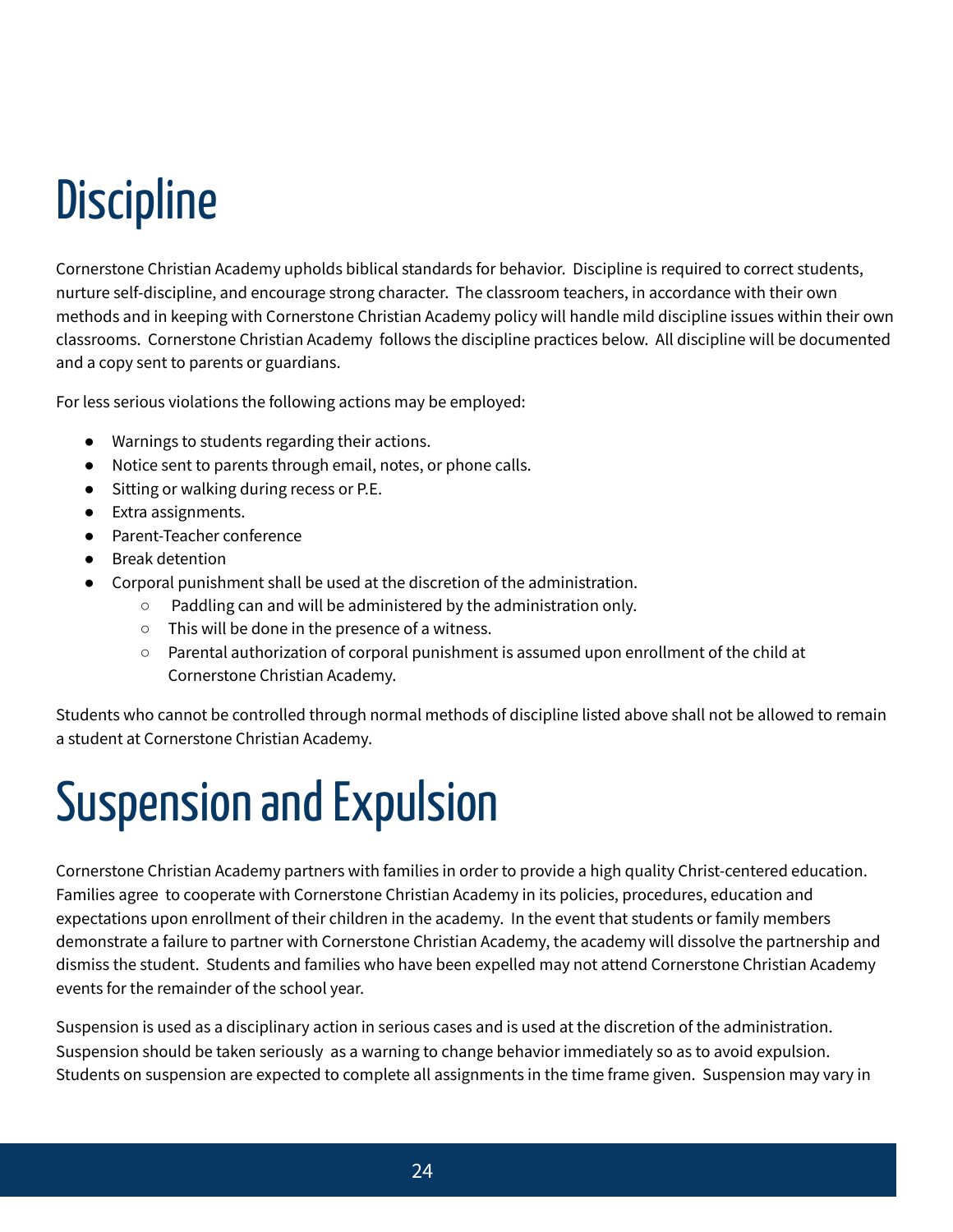length and may be assigned as in-school suspension or off-campus suspension. Students who are suspended may not participate in any school activity for the duration of their suspension.

## Athletic Eligibility

Upon entering 6th grade, all students are eligible for participation in Cornerstone Christian Academy athletics. Grades will be checked at the end of each quarter. In order to retain eligibility students must earn passing grades in each subject. Grades will be checked at the end of each academic year for athletic eligibility the following school year. Athletic eligibility is determined by the Alabama Christian Athletic Association guidelines. All student athletes should obtain a copy of the Cornerstone Christian Academy Athletic handbook from the athletic director.

## Summer Program

Cornerstone Christian Academy offers summer program childcare for the months of June and July. Cornerstone Christian Academy policies and expected behavior apply to all summer school students. Please see [www.cca-eagles.com](http://www.cca-eagles.com/) for pricing and summer program events.

Guidelines:

- Personal electronic devices are not allowed.
- Students need to bring a snack and drink each day.
- No carbonated beverages.
- $\bullet$  Extended day students will be provided an afternoon drink and snack.
- There will be a five dollar charge for late pick up.

Discipline:

- 1st offense Timeout with an age appropriate time limit.
- 2nd offense second timeout and a note sent home.
- 3rd offense parents contacted to come to the school to handle the situation.
- 4th offense child will be sent home.
- If a child is sent home three times he will be dismissed for the remainder of the summer.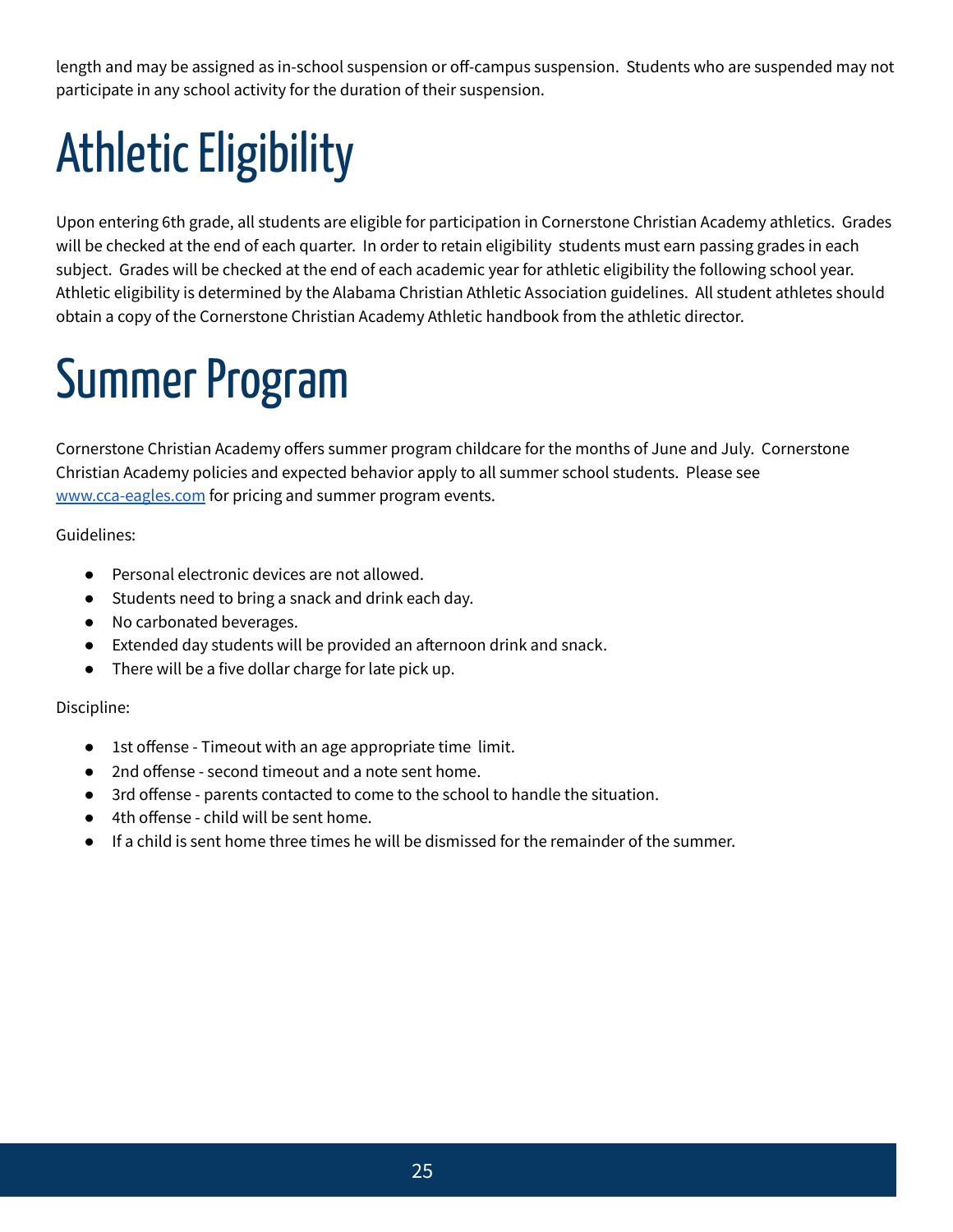#### **Internet Policy**

The use of Cornerstone Christian Academy's computers, computer network, and internet resources is a key element of the curriculum and instruction. The CCA computer network is intended solely for educational purposes with the expectations that the teaching staff will incorporate appropriate use of computer network and internet resources into the curriculum and will provide guidance and instruction to students as to their uses. Despite its tremendous educational potential, the internet also presents the potential for security vulnerabilities and user abuse. For safety purposes, CCA employs both an internet filter and firewall. All employees and students are expected to abide by CCA's internet policy and procedures set forth below. Failure to follow the guidelines listed herein will result in disciplinary action. The school is not responsible for ensuring the accuracy or usability of any information found on external networks. Parent(s)/guardian(s) will be given the opportunity to determine their child's access to the internet when they first enroll at CCA. CCA will not be responsible for any and all claims arising out of or related to the usage of this interconnected computer system. CCA's computer network is regarded as a limited forum. This means that CCA may restrict speech for valid educational reasons and that uses acceptable on a user's private personal account on another system does not mean that it is acceptable on CCA's limited-purpose network.

#### **ACCESS**

CCA offers internet access for staff and student use. This policy sets forth the online acceptable use procedures for all staff and students using school computers and its network. The internet policy applies to all technologies capable of accessing, inputting, or extracting information/data from CCA's computer network, e-mail, and internet. Students and employees will have access to internet information resources through their classroom, library, or school computer lab. The use of CCA's system and access to the use of the internet is a privilege, not a right. The school reserves the right to limit or remove any user's access to the school's computer system, equipment, e-mail system, and internet access at any time for any reason. Depending on the nature and degree of the violation and the number of previous violations, unacceptable use of the school's system or the internet may result in one or more of the following consequences: suspension or cancellation of use or access privileges; payments for damages and repairs; loss of credit and/or reduction of grade; discipline under other appropriate school polies, including suspension, expulsion, exclusion, or termination of employment; or civil or criminal liability under other applicable laws.

#### **EDUCATIONAL PURPOSE**

CCA's computer network has not been established as a public access service and is not an open or limited open forum. The term educational purposes include, but are not limited to, information management, classroom activities, media- center projects, educational research, career development, and curriculum activities using computers and internet resources. CCA's computer network has not been established as a public access service or a public forum; therefore, CCA has the right to place reasonable restrictions on the material accessed or posted through the system into the intranet, e-mail, Web sites, and list server. Students and employees are expected to follow the rules set forth in this policy and the law when using CCA's computer network. The network will be monitored by staff to ensure educational utilization. Students and employees may not use CCA's computer network for non-educational commercial purposes. This means that no products or services may be offered, provided, or purchased through the computer network, unless such products or services are for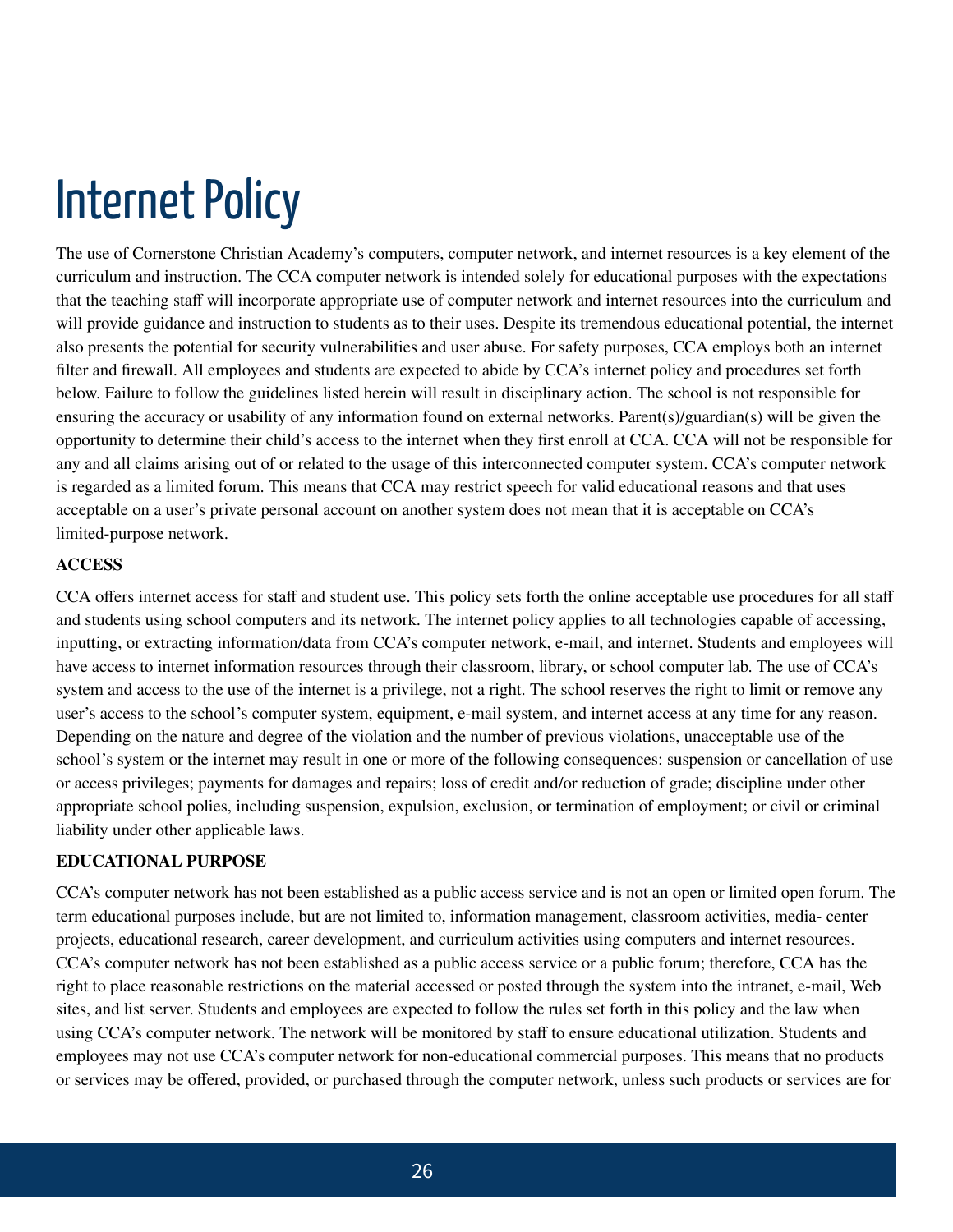a defined educational purpose and such activity has been preapproved by the appropriate school authority. CCA's computers may not be used for political lobbying; however, they may be used to communicate with elected representatives and to express opinions to them on political issues.

#### **RIGHTS AND RESPONSIBILITIES**

1. Search and Seizure – Students and employees should not expect privacy in the contents of personal files on the school system. Administrators and faculty may investigate or review files, messages, and other materials on the computer network to maintain system integrity and to ensure that users are acting responsible. CCA may examine all information stored on school technology resources and any time. CCA may monitor staff and student technology usage. Electronic communications, all data stored on the school's technology resources, and downloaded material, including files deleted from a user's account, may be intercepted, accessed, or searched by a school administrator or designee at any time. Routine maintenance and monitoring of CCA's computer system may lead to discovery that this policy or the following policies or laws have been violated: policy dealing with student conduct and school discipline, policy dealing with student civil and legal rights and responsibilities, policy on staff activities, and/or federal, state, or local laws. An individual search shall be conducted if there is reasonable suspicion that this policy, school policies, and/or the law have been violated. The investigation shall be reasonable and related to the suspected violation. Parent(s)/guardian(s) of student have the right at any time to request to see the contents of a student's email files.

2. School Employees – Rights, responsibilities, and duties of school employees as they relate to email and Internet use are governed by CCA. Employees may be disciplined or terminated for violating the school's policies, regulations, and procedures.

3. Due Process – The school shall cooperate fully with local, state, or federal officials in any investigation related to any illegal activities conducted through CCA's computer network. In the event there is a claim that employees or students have violated this policy or other school policy in use of the computer network, they shall be provided with a written notice of the suspected violation and an opportunity to present an explanation as defined in school policy for students and staff. If the violation also involves a violation of other provisions of school policy, it shall be handled in a manner described in administrative and faculty policy manuals that deal with dismissal, including suspension, exclusion, and expulsion. Additional restrictions may be placed on the use of individual Internet accounts, or could result in suspension, expulsion, and/or financial liability.

#### **UNACCEPTABLE USES**

The following uses of CCA's computer network are unacceptable:

1. Personal Safety – Students shall not agree to meet with someone contacted or met online without parents approval. Parent(s)/guardian(s) should accompany students to approved meetings. Students shall promptly disclose to their teacher or another school employee any message received that is inappropriate or causes discomfort. Students and employees shall not use the computer network to past private information about another person, personal contact information about themselves or other persons, or other personally identifiable information, including, but no limited to, addresses, telephone numbers, school addresses, work addresses, identification numbers, account numbers, access codes or passwords, labeled photographs, or other information that would make the individual's easily traceable. Students using social networking tools and curriculum content management software for a teacher's assignment are required to keep personal information as stated above out of their postings. This paragraph does not prohibit the posting of employee contact information on school web pages or communications between employees and other individuals when such communications are made for education-related purposes. (i.e., communications with parents or other staff members related to students). This does prohibit using the computer network to post personal information about the user or another individual on school-approved social networks, for example, Facebook or other administrative-approved social network.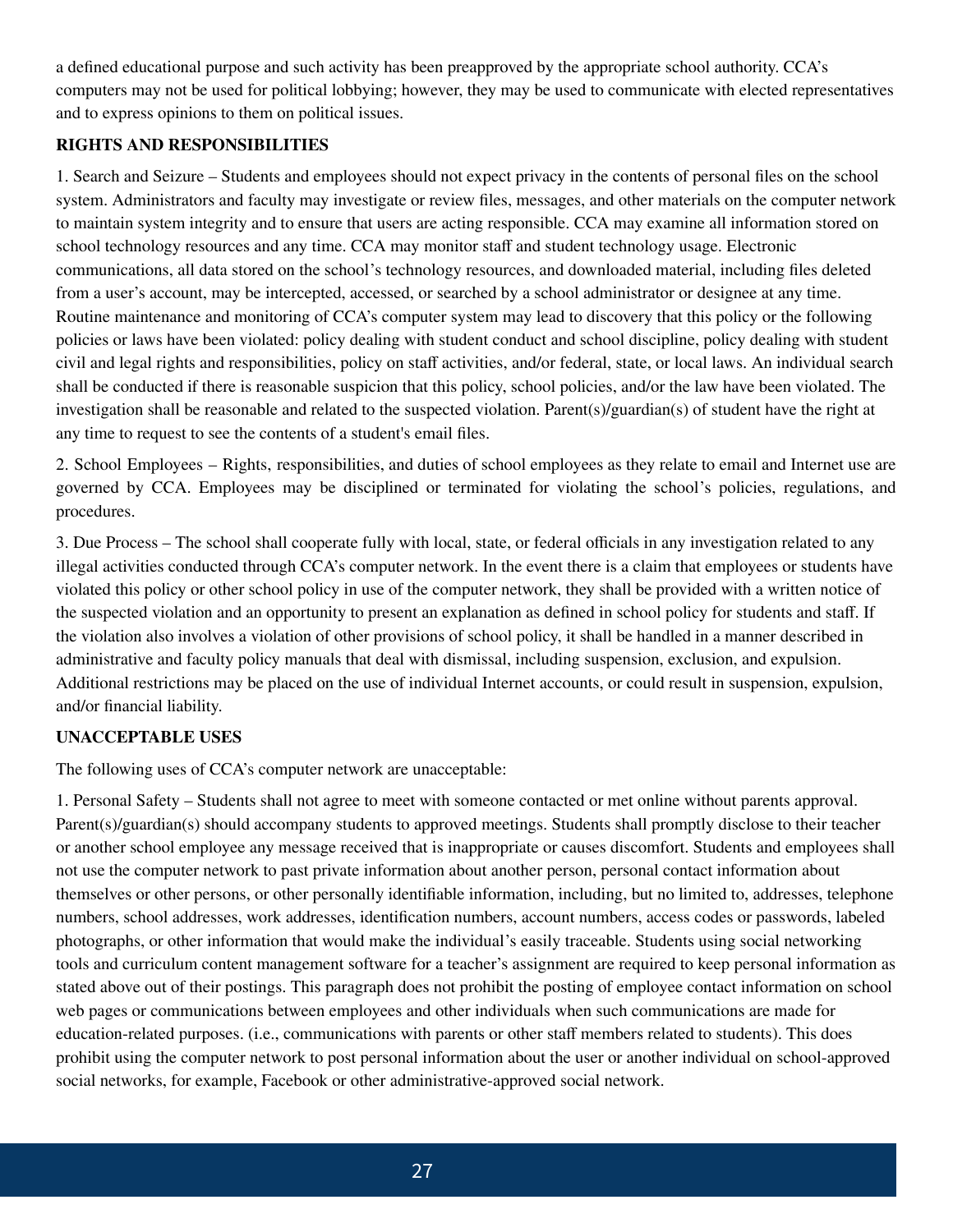2. Illegal Activities – Students and employees shall not attempt to gain unauthorized access to CCA's computer network or to any other computer system through CCA's computer network or go beyond authorized access. This included attempting to log in through another person's account or access another person's files. These actions are illegal, even if only for the purposes of "browsing". Students and employees shall not make deliberate attempts to disrupt the computer system or destroy data by spreading computer viruses or by any other means. These actions are illegal, and criminal prosecution and/or disciplinary action will be pursued. Students and employees shall not use CCA's computer network system to engage in any act that is illegal; that facilitates gambling; or that violates any local, state, or federal statute.

Students and staff shall not use the Internet of CCA's computer network to harass or threaten the safety of others, including the posting of derogatory comments on any internet website in relation to the school's faculty or student body. Misuse of the computer equipment or network including, but not limited to, deletion or violation of password protected information, computer programs, data, password or system files; inappropriate access of files, directories, internet sites; deliberate contamination of system, unethical use of information, or violation of copyright laws is prohibited.

3. System Security – Employees are responsible for their individual email accounts and should take all reasonable precautions to prevent others from being able to use their accounts. Under no condition should staff provide their login identity and/or passwords to another person. Students shall immediately notify a teacher or the system administrator if they have identified a possible security problem. Students should not look for security problems, because this may be construed as an illegal attempt to gain access. Under no conditions should students provide other students with their login identity and/or network password. Students and employees shall avoid the inadvertent spread of computer viruses by following the school's virus protection procedures when downloading software or bringing disks into CCA. Students who gain access to teacher computer files, directory, programs, and websites without permission from a teacher will be disciplined as defined in the student handbook. The school will assign specific staff with security, management, and account responsibilities associated with the school's internet resources and network accounts. Tampering with CCA's computer security system, and/or applications, and/or documents, and/or equipment, will be considered vandalism, destruction, and defacement of school property. Please be advised that it is a federal offense (felony) to break into any security system. Financial and legal consequences of such actions are the responsibility of the user and/or student's parent or guardian.

4. Inappropriate Language – Restrictions against inappropriate language apply to public messages, private messages, and material posted on web pages. Students and employees shall not use obscene, profane, lewd, vulgar, rude, inflammatory, threatening, or disrespectful language. Students and employees shall not post information that could cause damage or a danger of disruption. Students and employees shall not engage in personal attacks, including prejudicial or discriminatory attacks, based on a person's race, gender, religion, national origin, or disability, or engage in any other harassment or discrimination prohibited by school policy or bylaw. Students and employees shall not harass another person. Harassment is persistently acting in a manner that distresses or annoys another person. If students or staff members are told by a person to stop sending personal messages, they must stop. Students and employees shall not knowingly or recklessly post false or defamatory information about a person or organization.

5. Respect for Privacy – Students and employees shall not repost a message that was sent to them privately without permission of the person who sent them the message.

6. Respecting Resource Limits – Students and employees shall use the system only for educational and career development activities and for CCA curriculum activities. Students and employees will have access to limited space on their school's computer server. Student ability to download files shall be limited by media center and school policy. Users are responsible for making backup copies of the documents and files that are critical to their use. Students and employees shall not post chain letters or engage in spamming. Spamming is sending an annoying or unnecessary message to a large number of people. Students shall not deliberately or knowingly delete another student or employee's file. Students and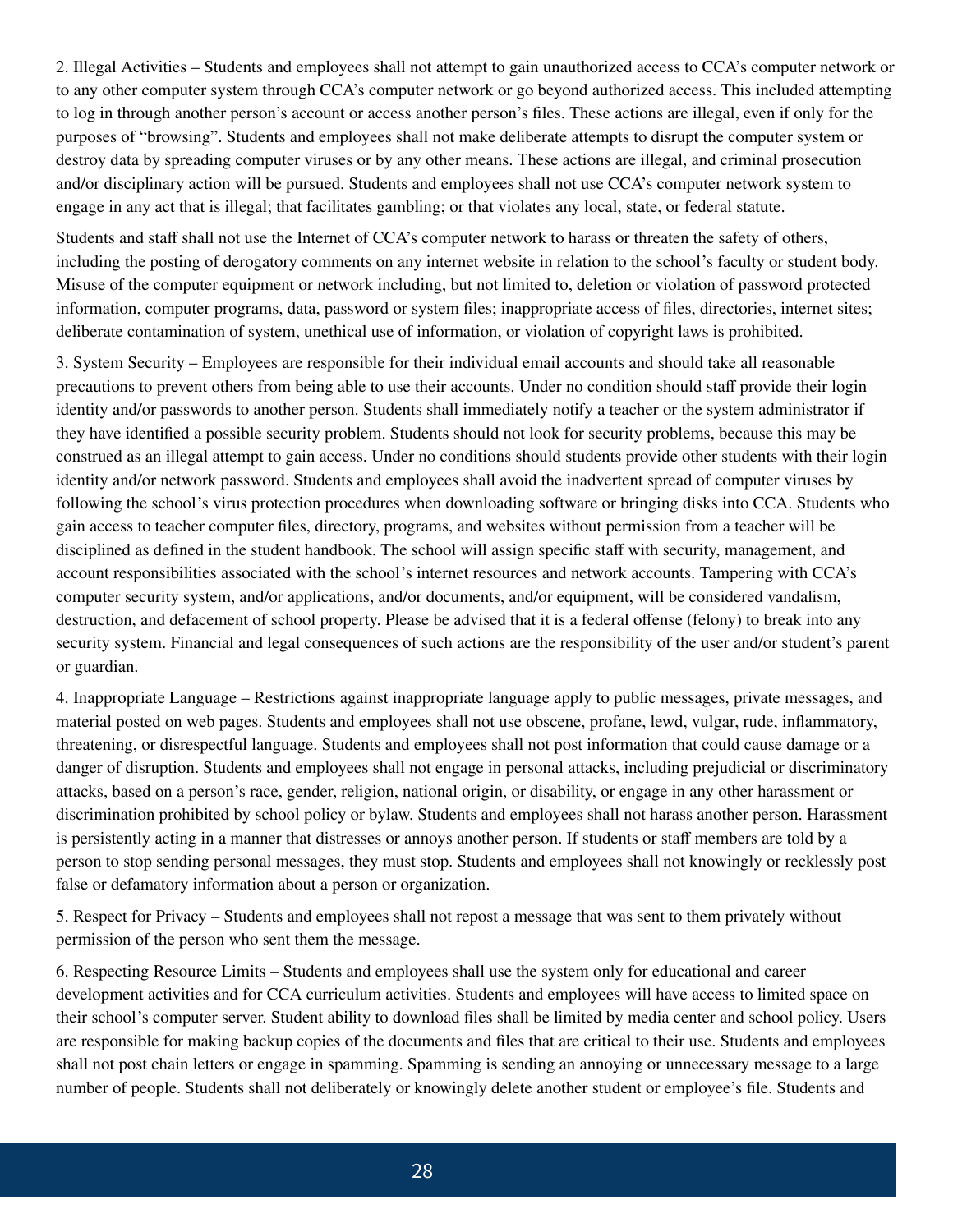employees shall only use software, including but not limited to, email applications and web browsers that are supplied by CCA. Employees and students shall not install hardware or software on CCA's computer system without express permission of the school administration.

7. Plagiarism and Copyright Infringements – Students and employees shall not plagiarize works that are found on the Internet. Plagiarism is taking the ideas or writings of others and presenting them as if they were yours. Students and employees shall respect the rights of copyright owners. Copyright infringement occurs when one inappropriately reproduces a work that is protected by copyright. If a work contains language that specifies appropriate use of that work, follow the expressed requirements. If a student or employee is unsure whether or not a work can be used, request permission from the copyright owner. Copyright law can be very confusing; ask administration for guidance as needed.

8. Inappropriate Access to Material – Students and employees shall not use CCA's computer network to access material that is profane or obscene, that contains viruses, network hacking programs, or similar programs that advocate illegal acts, or that advocates violence or discrimination towards other people. If students mistakenly access inappropriate information, they should immediately notify their teacher or another school employee. This will protect them against claims that they have intentionally violated this policy. Parent(s)/guardian(s) should instruct students if there is additional material that they think would be inappropriate for them to access. CCA fully expects that students shall follow their parent's instructions in this matter. Educators will monitor student use of the internet in schools and will take reasonable measures to prevent access by students to inappropriate materials on the internet and web to restrict access to materials harmful to students. CCA will monitor the online activities of employees and students, and operate technology protection measures (filtering/blocking devices or software) on all computers on CCA's computer network as required by law. The filtering/blocking software will attempt to protect against access to visual depictions that are obscene, harmful to students, and child pornography, as required by law. Invasion or disabling of the filtering/blocking device installed by CCA, including attempts to evade or disable, is a violation of the acceptable use policy.

#### **EXAMPLES OF SELECT POLICIES**

Employee's and Students' Personal Web Presence – CCA does not discourage the rights of students and employees to take part in school-approved social-networking sites, personal websites, blogs, discussion forums, and wikis away from the school. CCA requires, however, that its employees, students, and other school representatives observe the guidelines listed below and throughout this document when making reference in any form generally or specifically about any person or school-related activity on any internet-related communicative device. In addition, the school reserves the right to access an employee's or student's social networking website, blog, discussion forums, wikis, or any other internet-related communication device in making decisions relative to employment promotions or awards and honors given in the name of the school. Furthermore, employees or students must post on their personal websites a notice that the site may contain copyrighted material that cannot be downloaded without the approval of the copyright owner; they are also to post a notice declaring who is the creator of the web page.

A reproachful violation in any way of the following policies and guidelines can result in disciplinary action, including the termination of an employee or expulsion of a student.

- Use of profanity, vulgar, or slang language in any communicative form.
- Intimidation or disparagement upon any person in any way.
- Using website pages or social-networking sites to promote or display conduct prohibited by school policies.
- Posting photos of any person, including himself or herself, associated with CCA in any way while wearing official attire or any other clothing that associates the photos to CCA unless written permission has been granted by CCA in writing.
- Displaying any form of behavior that harasses or bullies a school employee or student.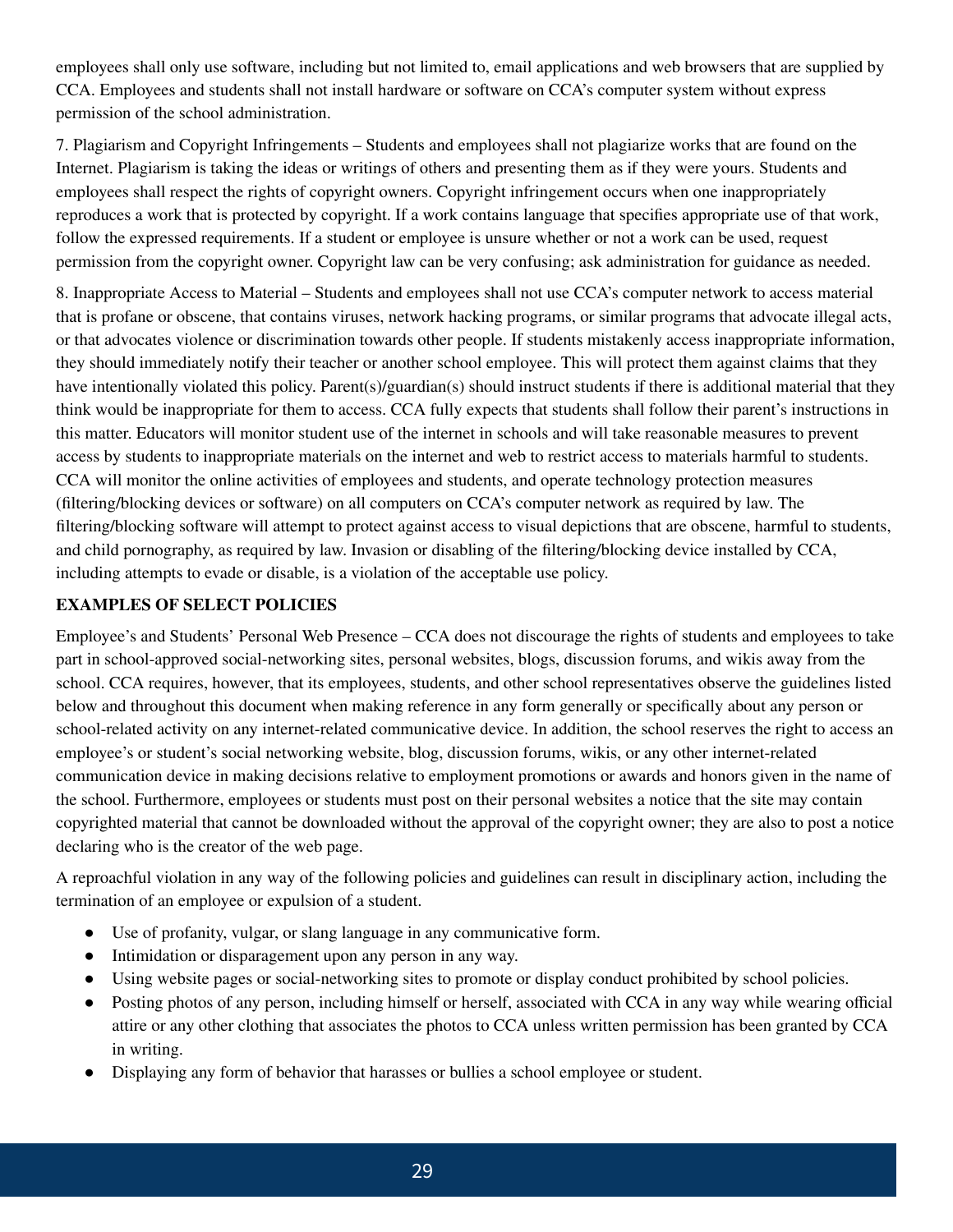- Ridiculing in any way a school-related activity or function, including any person associated with such activities or functions.
- Making derogatory or demeaning comments in respect to race, gender, nationality, disability, or physical features, including sexually suggestive comments.
- Making threats or implying a threat to harm an employee, student, or any other person associated with CCA.
- Use CCA's logo or name without written permission from the school.

#### **STUDENT ELECTRONIC COMMUNICATION DEVICE POLICY**

An electronic device, whether in the form of a cell phone, smart watch, or other electronic communication device, is defined as a piece of transmitting equipment that has the capability to converse or send/receive a message by voice, word, or picture to another person or persons. The use of such devices, regardless of purpose, is subject to the following school policies. The use of a communicative device in any form (voice, word, or picture) is prohibited from the beginning of the school day to the end of the school day, which includes during class-changing times between classes, lunch period, and other down times during the school day. All communication devices must be turned off and placed in the office during the school day. In case of an unlikely emergency, for example, fire, intruder in the school, and other emergency type situations, a student should report the emergency to the CCA office or school personnel. A student violating one or more of these policies will be subject to disciplinary action by the principal, not excluding suspension or expulsion from CCA.

#### **LIMITATION OF LIABILITY**

CCA does not assume and hereby expressly disclaims liability for the misuse of its computers, equipment, email, and internet programs that violate this policy or any applicable law. CCA makes no guarantee that the functions or the services provided by or through the school system shall be error-free or without defect. CCA is not responsible for any damage suffered through the use of its computer system, including but not limited to, the loss of data, interruptions in service, the accuracy or quality of information obtained through or stored in the system, damages or injuries from improper communications damage to property used to access school computers or online resources, or financial obligations resulting from the use of school resources.

#### Sexual Harassment Policy

It is the position of Cornerstone Christian Academy that harassment (this term shall be understood to include sexual harassment) is a form of misconduct that is prohibited by the Scriptures (e.g. Matthew 5:28; 2 Corinthians 12:21; Galatians 5:9; Ephesians 4: 9; Ephesians 4:19; 5:3; Colossians 3:5; 1 Thessalonians 4:7; 5:22; 1 Peter 2:11). All employees, students, volunteers and anyone affiliated with this ministry are to always maintain professional relationships. As a result, harassment violates our Biblical stands, and constitutes a basis for discipline up to and including termination/expulsion.

The Supreme Court explained in 1986, "Title VII affords employees the right to work in an environment free from discriminatory intimidation, ridicule, and insult." ("Title VII of the Civil Rights Amendment," U.S. Equal Employment Opportunity Commission (EEOC). http://www.eeoc.gov/laws/statutes/titlevii.cfm)

What is sexual harassment?

Sexual harassment is unwanted and unwelcome behavior from students or staff members that is sexual and causes problems for you at school. The unwelcome behavior may be verbal, visual, or physical. Sexual harassment is against the law and should not be ignored. This includes but not limited to: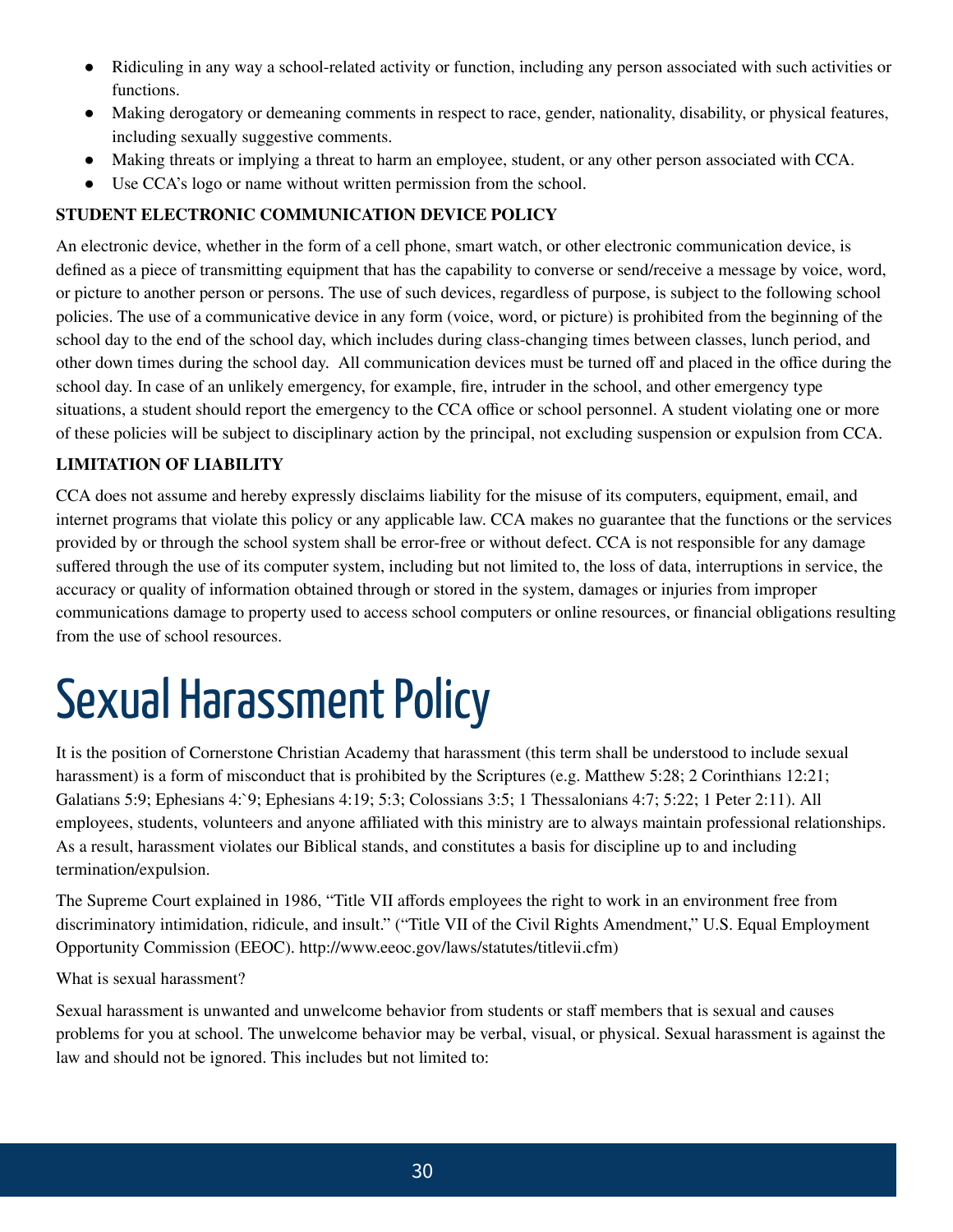- Comments, notes or invitations of a sexual nature
- Derogatory comments or jokes that are sexual
- Touching or gestures that are sexual
- Blocking or cornering in a sexual way
- Pulling clothing or grabbing that is sexual
- Showing sexual interest in someone when the interest is not wanted
- Any expression of sexual interest between adults and students

What should you do if you think you have been sexually harassed?

Do not ignore the behavior. You do not have to put up with it. Even though it is hard to do, you should tell your harasser to stop. Report what's going on to any adult staff member with whom you feel comfortable talking. If you wish, you can bring someone to help you make your report. You have the right to speak to someone of your same sex. When you tell the staff member what's going on, they will report it to the Administration. The administration will have a second person present because it is good practice for a complainer to be talking to two people when notifying of a violation and should not have to repeatedly tell the story. There will be an investigation, and a decision will be made upon the facts of the case. The investigation is confidential, and the complainer will not be asked during the investigation to face the person(s) who they believe is harassing them. They do not have to worry about the person or about someone else "getting even" with them for telling; the school staff will do their best to protect them.

What will happen to a person who is guilty of sexual harassment?

Students or staff who have been found guilty of sexual harassment will be told that the behavior must stop and will have appropriate disciplinary and corrective action taken. Students who have been found guilty of sexual harassment will be subject to disciplinary action up to and including expulsion. Staff members who have been found guilty of sexual harassment will be subject to disciplinary action up to and including dismissal. Corrective action for students and staff may include oral and written apologies, training, and counseling.

\*CCA requires background checks on all employees.

#### Statement of Cooperation

I understand that the education of my child is primarily my responsibility as a parent/guardian and that I am choosing to partner with Cornerstone Christian Academy in this endeavor. I have read and understand the policies, rules, and procedures set forth by Cornerstone Christian Academy. I agree to stand by the school in their carrying out the information in the handbook. I understand that if at any time this partnership is no longer beneficial to my child or to the good of the school and its students the partnership will be dissolved and I will be asked to withdraw my child.

I understand the financial, discipline, and other policies of CCA as set forth in the student handbook; and I do agree to support and abide by said policies for as long as my child(ren) listed (or others to be enrolled) attend CCA.

I give CCA permission for my child to take part in all school activities, including bus trips, sporting events, and school-sponsored activities held off-campus.